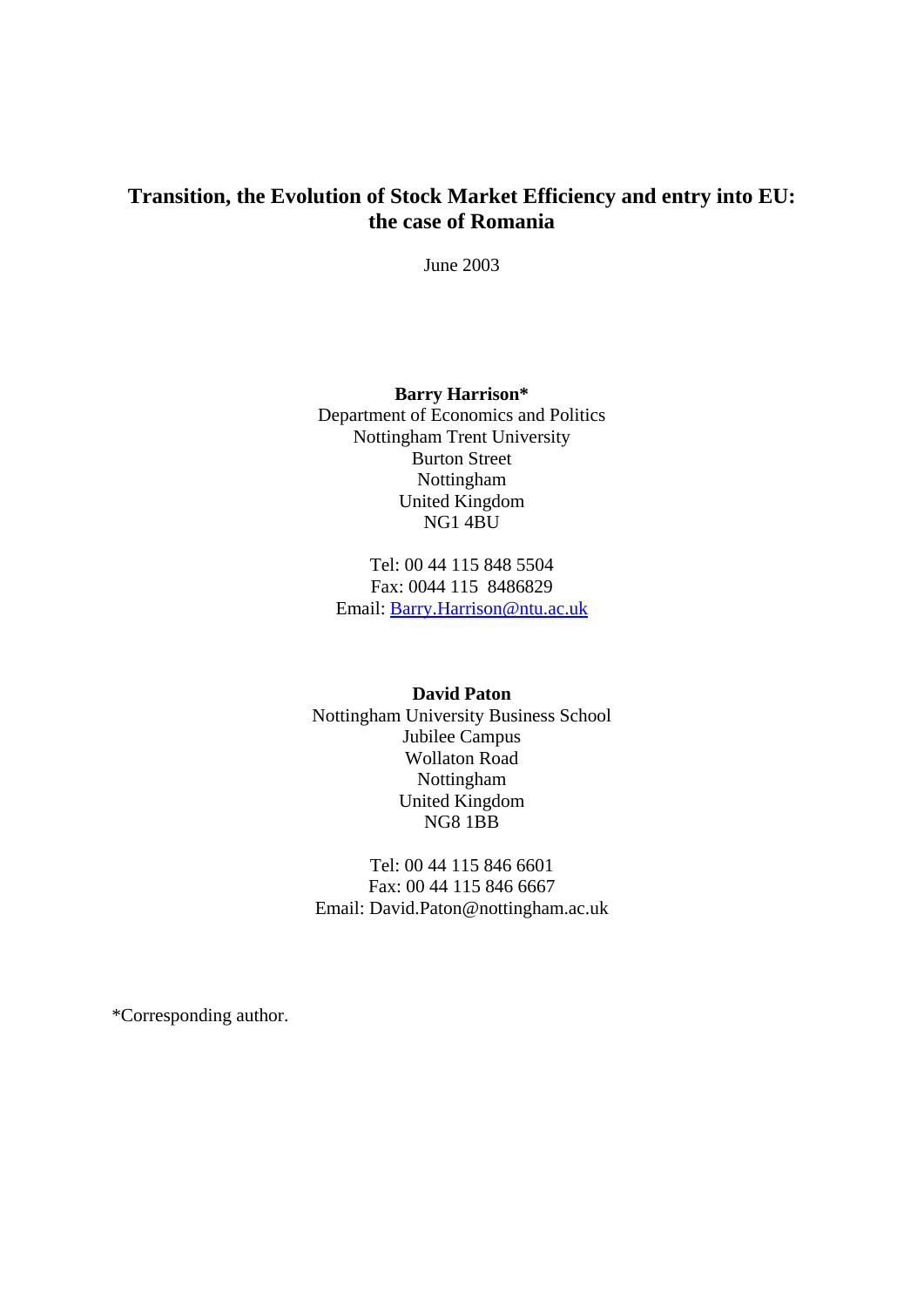### **Transition, the Evolution of Stock Market Efficiency and entry into EU: the case of Romania Abstract**

In this paper we demonstrate that the measurement of stock market efficiency is an important activity in establishing whether eastern European countries satisfy the Copenhagen Criteria for EU membership. Specifically, we argue that developing an efficient stock market should be an important policy focus for countries with aspirations to join the EU as it helps to demonstrate the existence of a functioning market economy. We illustrate this issue by examining the evolution of stock market efficiency in the Bucharest Stock Exchange from its inception until September 2002. We use a GARCH model on daily price data and model the disturbances using the Student-t distribution to allow for 'fat-tails'. We find strong evidence of inefficiency in the Bucharest Stock Exchange in that the lagged stock price index is a significant predictor of the current price index. This result is robust to the inclusion of variables controlling for calendar effects of the sort that have been observed in more developed stock markets. The level of inefficiency appears to diminish over time and we find evidence consistent with stock market efficiency in Romania after January 2000.

## **JEL Classifications:** G14; P34.

**Key words:** transition; stock market efficiency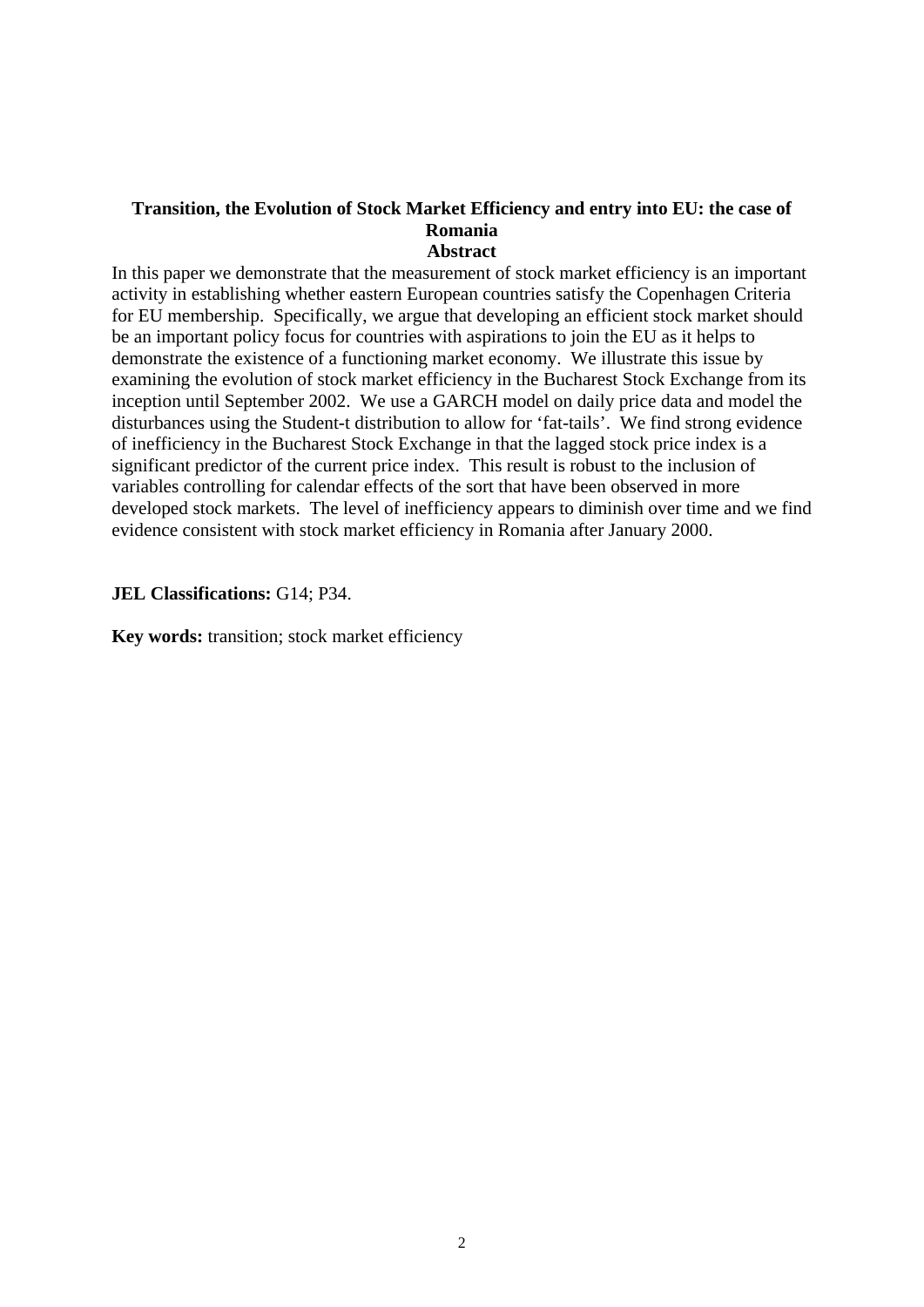# **Transition, the Evolution of Stock Market Efficiency and entry into EU: the case of Romania[1](#page-2-0)**

## **1. Introduction**

The process of EU enlargement is now well under way and of the thirteen countries that have applied for membership of the EU, ten are transition economies from central and Eastern Europe.<sup>[2](#page-2-1)</sup> Prospective entrants to the EU must satisfy criteria agreed by the EC Council in Copenhagen in June 1993. Among other things, the Copenhagen Criteria stipulates that membership of the Union requires:

• the existence of a functioning market economy;

• the capacity to cope with competitive pressure and market forces within the Union. There is evidence that establishing appropriate financial and economic institutions is an important feature of successful transition from a centrally planned to a market economy (Young and Reynolds, 1995; EBRD 1998; Ibrahim and Galt, 2002). Well-functioning financial markets are vital to a thriving economy because these markets facilitate price discovery, risk hedging and the allocation of capital to its most efficient use. Because firms require equity as well as debt funds, capital markets play an important role in this process. Mendelson and Peake (1993) have argued that in market economies the availability of true equity prices is important for the establishment of appropriate hurdle rates for capital expenditures, and to provide investors with the confidence that they are not being cheated. They further argue that in transition economies, the sooner sound equity markets can be

<span id="page-2-0"></span><sup>&</sup>lt;u>1</u> <sup>1</sup> We would like to thank Victor Koznovski, Head of the Research and Development Department at the BSE for assistance in providing the data for this paper. We would also like to thank Wojtec Charemza, Kevin Dowd and Eric Pentecost for many useful comments and suggestions.

<span id="page-2-1"></span>These are Bulgaria, Czech Republic, Estonia, Hungary, Latvia, Lithuania, Poland, Romania, Slovakia and Slovenia.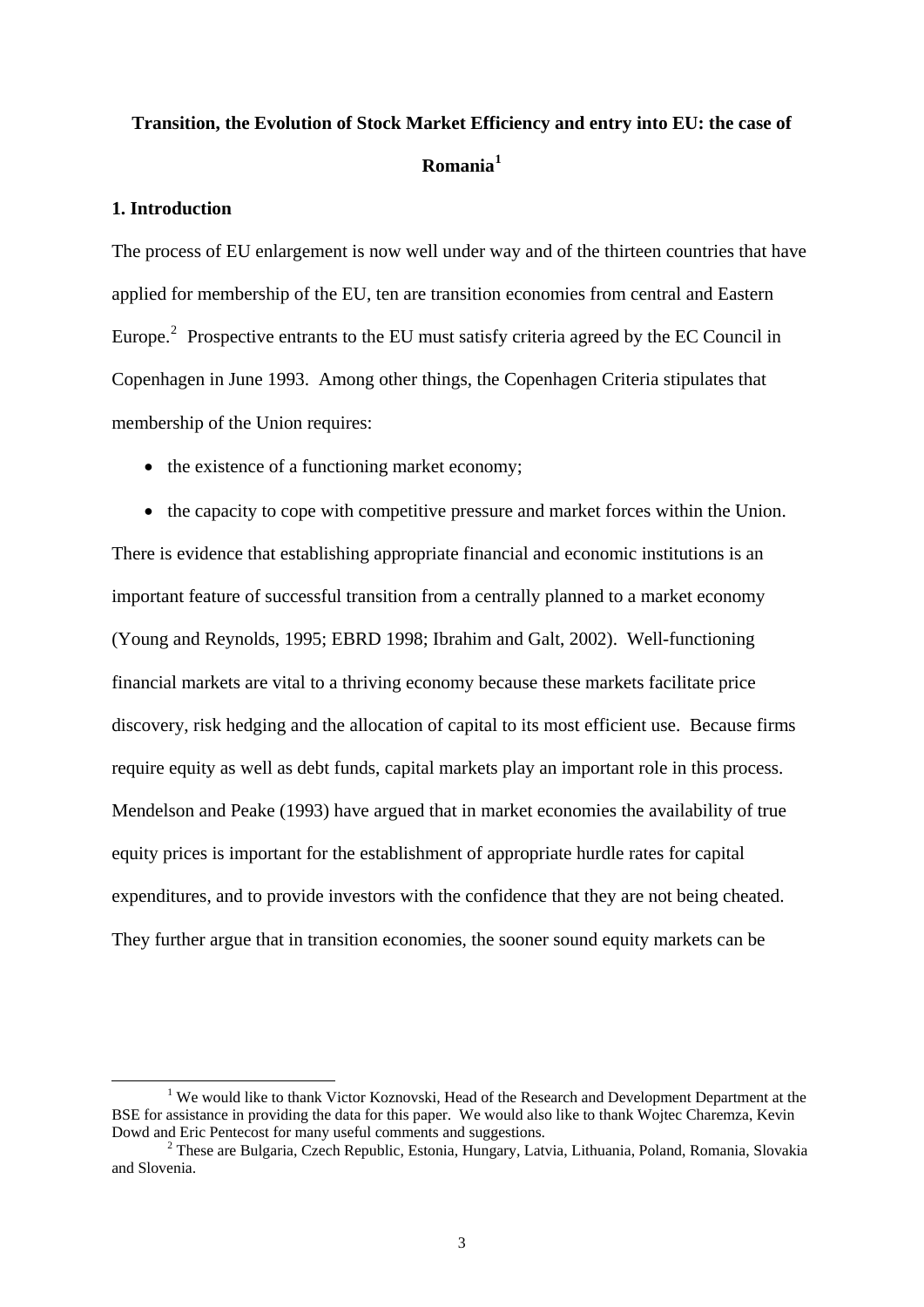established, the sooner there will be sound benchmarks for enterprises to be privatised. The clear implication is that a functioning market economy requires an efficient capital market.<sup>[3](#page-3-0)</sup>

This view is endorsed by the EBRD (1998) which has argued that "Markets tend to provide for an efficient allocation of resources when information about the goods or services being exchanged is widely available and reliable, when entry into the market by alternative providers is free, and when the exchange is not dependent upon an ongoing relationship between buyer and seller. Assuming that these preconditions are met, a securities market, like any other market, can deliver an efficient allocation of resources" (pp101). Dickinson and Muragu (1994) provide evidence of this in the case of Nigeria.

A large number of studies have examined stock market efficiency in a variety of contexts, usually by testing for deviations in asset prices from a random walk model. Several recent studies have analysed the behaviour of stock markets in emerging economies. However, the majority of these papers have focused on Pacific-rim countries in which industrial and financial development have been progressing in parallel (see for example, Bekaert and Harvey, 1995, 1997; Claessens, Dasgupta and Glenn 1995; Jochum, Kirchgassner and Platek, 1999). Economies that are emerging due to a process of transition represent a particularly interesting case, in that these countries have attempted to develop financial institutions in the context of industrial development that is relatively far advanced (EBRD, 1998). It is therefore important to assess the degree to which markets in these economies are informationally efficient and to record changes in information efficiency over time in order to gauge the prospects for successful transition from plan to market. Furthermore, in appropriate cases, the existence of financial market efficiency provides

<span id="page-3-0"></span> $\frac{1}{3}$  $3$  See also Levine (1997) who argues that stock markets enhance economic performance by enabling growing companies to raise additional finance at lower cost. Because these companies are less reliant on internal finance, they are able to grow more quickly.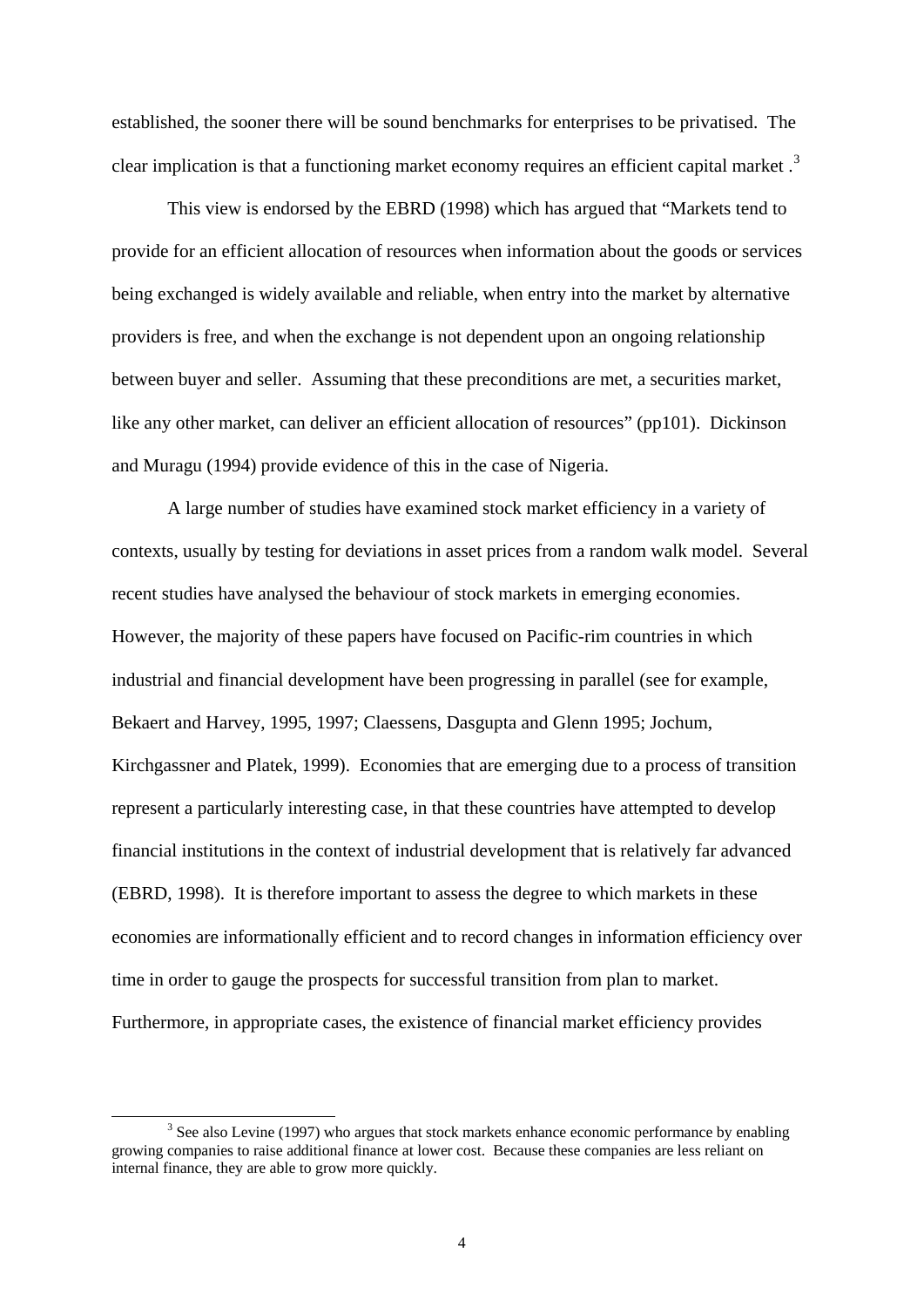supportive evidence of a functioning market economy and can be used to support the application of those countries seeking to join the process of EU enlargement.

Of all the applicant countries, Romania represents an especially good case study. Prior to the revolution at the end of 1989, the country had been a classic example of a centrally planned economy and no major reforms had been envisaged (Ibrahim, Cooke and Paton, 2002). The Mission Statement for the Bucharest Stock Exchange (BSE) makes the explicit statement that "The role of the Bucharest Stock Exchange is to encourage the development of a liquid and efficient capital market" (Bucharest Stock Exchange, 2001, p.1). Despite this, to date, no work at all has examined stock market efficiency in Romania.

Only a few papers have focused on stock markets in transition economies. For example, Emerson, Hall, and Zalewska-Mitura (1997) examine the efficiency of the markets for four specific shares in Bulgaria, whilst Gordon and Rittenburg (1995) examine the efficient market hypothesis using stock exchange data from Poland. More recently, Gelos and Sahay (2001) examine the correlation between weekly stock returns in transition countries and those in other developing economies. Of most relevance to this paper, Rockinger and Urga (2000) and Rockinger and Urga (2001) examine the efficiency of the Czech, Polish, Hungarian and Russian stock markets, focusing on whether these markets become more efficient and more integrated with better established markets over time. There are many reasons to suppose that the efficiency of capital markets in transition economies will increase over time. In the early days of a newly created market, trading is very thin, there exist only limited disclosure requirements on firms and opportunities for market participation are neither well distributed nor well understood by many potential investors. In these circumstances the actions of market participants are unlikely to accord with the efficient market paradigm. Following Rockinger and Urga (2001), we argue that the evolving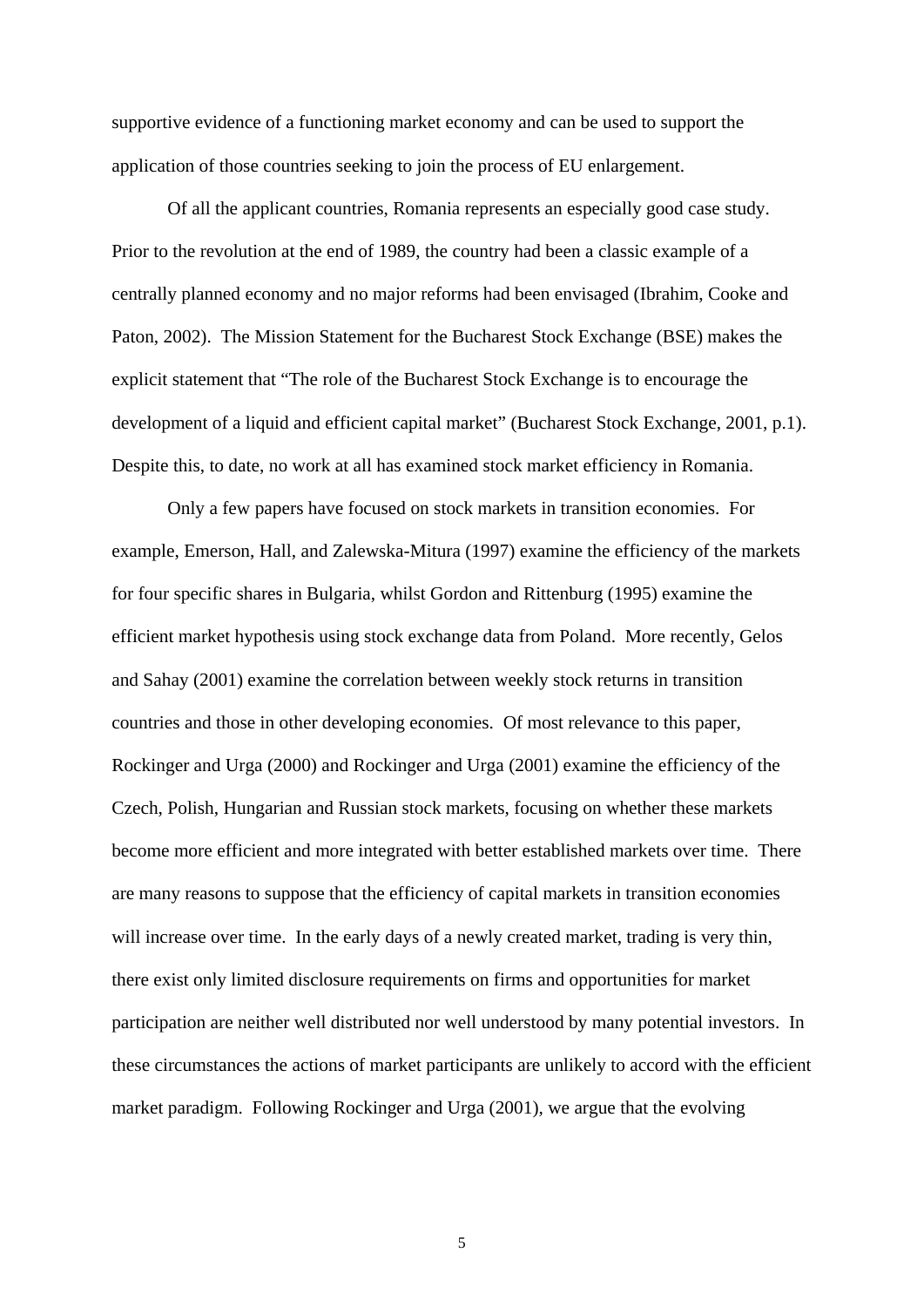efficiency in transition economies cannot be properly examined without an assessment of changes in time varying volatility.

In this paper, we examine the BSE for the presence of a number of different inefficiencies using daily stock market data from November 1997 until September 2002. We focus on the dynamics of efficiency and, in particular, whether there has been a tendency for any observed inefficiency to diminish as the country has developed its application for EU membership. We further extend the literature on the evolution of stock market efficiency by modelling the disturbance term in the GARCH framework using the Student-t distribution to allow for 'fat-tails'.

The rest of the paper is set out as follows: Section 2 provides a brief overview of the nature of transition and of the institutional, organisational and structural aspects of the BSE. In Section 3 we summarise our data. In Section 4, we outline our econometric methodology. We report the results of our efficiency tests in Section 5 and make some concluding remarks in Section 6.

## **2. The Nature of Transition**

The term 'transition' became part of the economic vocabulary in the 1990s to describe the changes taking place in the economies of Central and Eastern Europe following the collapse of the Soviet Union. Transition describes the process of transforming an economy from plan to market and implies simultaneous dislocations in economic behaviour and major changes in multiple aspects of the economic system. Essentially transition involves discontinuity in the structure of opportunities and incentives and is identified by major institutional, legal and political changes in the economic system. Among other developments, the process of transition involves the institution of private property and the creation of markets to value newly privatised firms.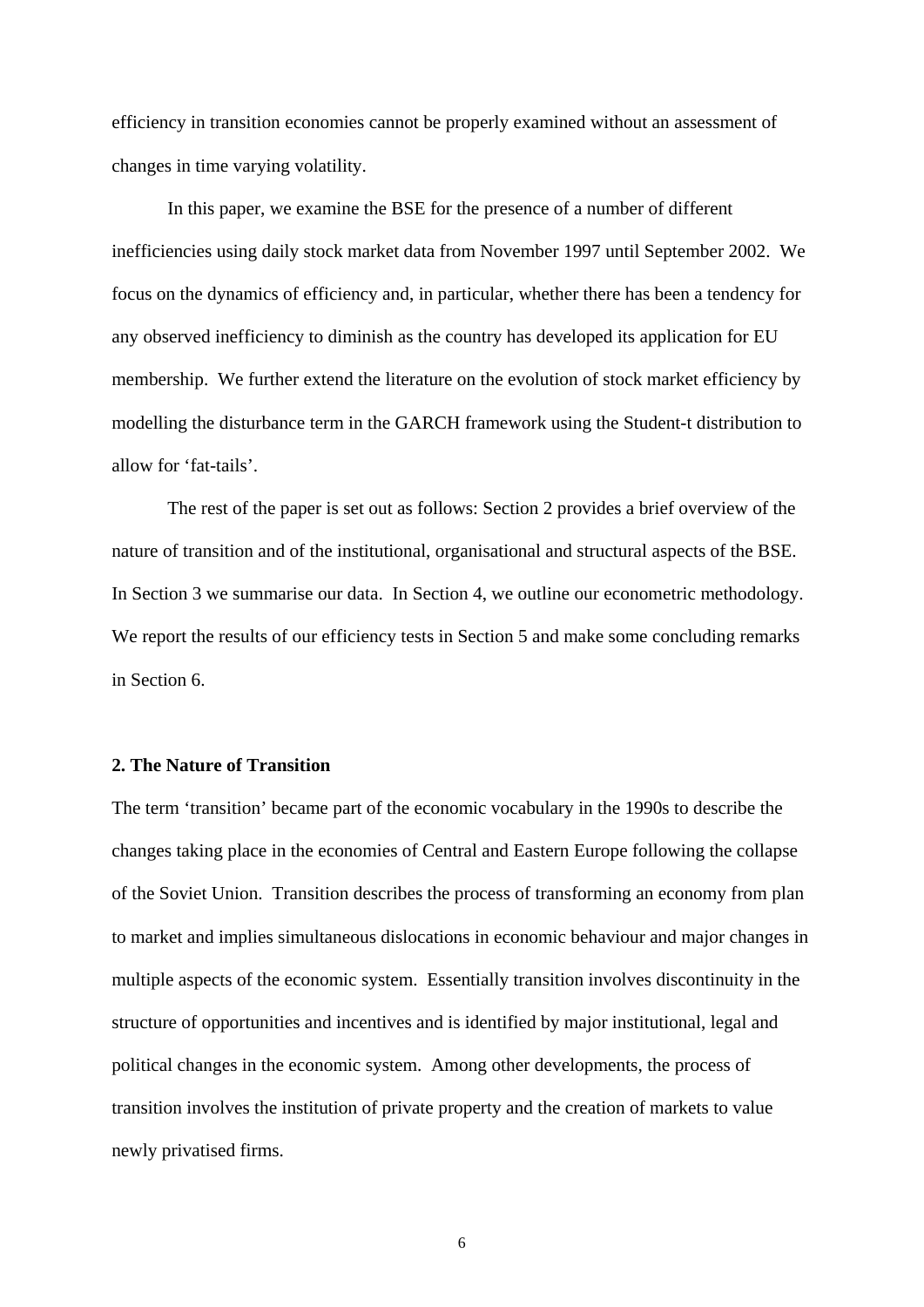It is generally acknowledged that privatisation of both large scale and small scale enterprises is an essential part of the transition process along with the creation of an organised market to facilitate post privatisation share trading (EBRD, 1994, Young and Reynolds, 1995). The ability to transfer title to ownership of existing securities is important in allowing securities markets to function effectively. It is also important in promoting a climate likely to encourage secondary issues of securities and, ultimately in stimulating the development of a market for corporate control (Young and Reynolds 1995). Transition economies therefore provide a fertile ground for investigating stock market irregularities since transition involves establishing from scratch a modern capital market.

Romania has set in place many of the reforms required for transition since the collapse of communism in 1991. The new Romanian Constitution, adopted in December 1991, guarantees the right to ownership of private property. With few exceptions, all adult Romanian citizens received shares as a result of the mass privatisation process which transferred ownership of many formerly state owned enterprises to private citizens. Private markets now thrive where once they were thin, or even non-existent. Transition in Romania has progressed to the point where more than sixty per cent of GNP is currently accounted for by output from the private sector.

Of most interest here is the development of financial institutions in the transition process. Although the BSE began trading in 1882, it ceased trading in 1948 because, under communism, the whole economy was nationalised and private holdings of equity ceased to exist. The situation began to be reversed in the 1990s and in 1994 the Romanian Parliament passed the Securities and Stock Exchanges Act (Law No 51) which established the legal framework for a modern capital market. Soon after, the BSE was re-established and trading in equities began on  $20<sup>th</sup>$  November 1995. The BSE is a public entity having the traditional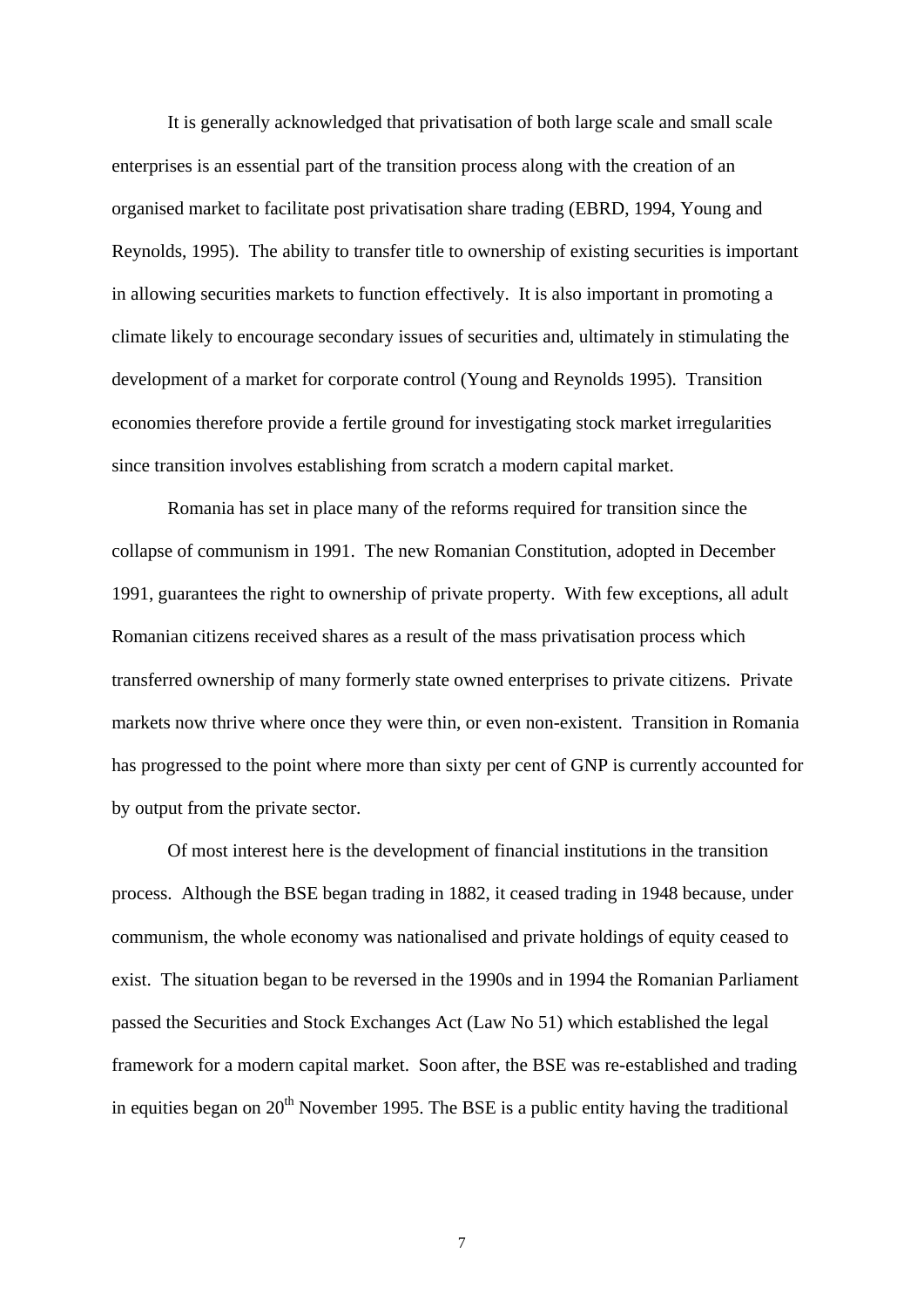departments of a stock exchange (trading, listing, and members), as well as a Registry Department and a Clearing and Settlement Department.

Company equity is listed on the BSE in two categories: a second (base) tier listing and a first tier listing. Any registered company can apply for a second tier listing, but first tier listings are available to Romanian registered companies only. The requirements for each listing differ and, depending on performance, a company with a base tier listing can apply for a first tier listing. As well as requiring a better standard of company performance, a first tier listing requires companies to satisfy a more stringent set of criteria designed to reduce investor risk and to create the conditions necessary for an orderly development of a market in the equity of listed companies.

Alongside the BSE, an over the counter market exists on which equity is traded in Romania. The Romanian Association of Securities Dealers Automatic Quotation (RASDAQ) was established in 1996 as a market for trading equity that resulted from the mass privatisation process. As well as offering a market in the equity of recently privatised firms, the RASDAQ also trades equity in other companies who similarly cannot meet the more stringent listing requirements of the BSE.

Compared with other exchanges in the region such as Hungary, Poland and the Czech Republic, the BSE has been slow to evolve and the capitalisation rate on the BSE remains low relative to these countries. Nevertheless, market capitalisation is growing rapidly and increased more than ten-fold between the end of 1995 and the end of 2001. At the end of 2001, the market capitalisation rate exceeded one billion US dollars, roughly equivalent to 3.56 per cent of Romanian GDP, and equity in 65 first and second tier listed companies was quoted daily on the BSE. This is a far cry from the first day of trading on the BSE when equity in only six companies was traded! Table 1 shows the evolution of trading activity on the BSE.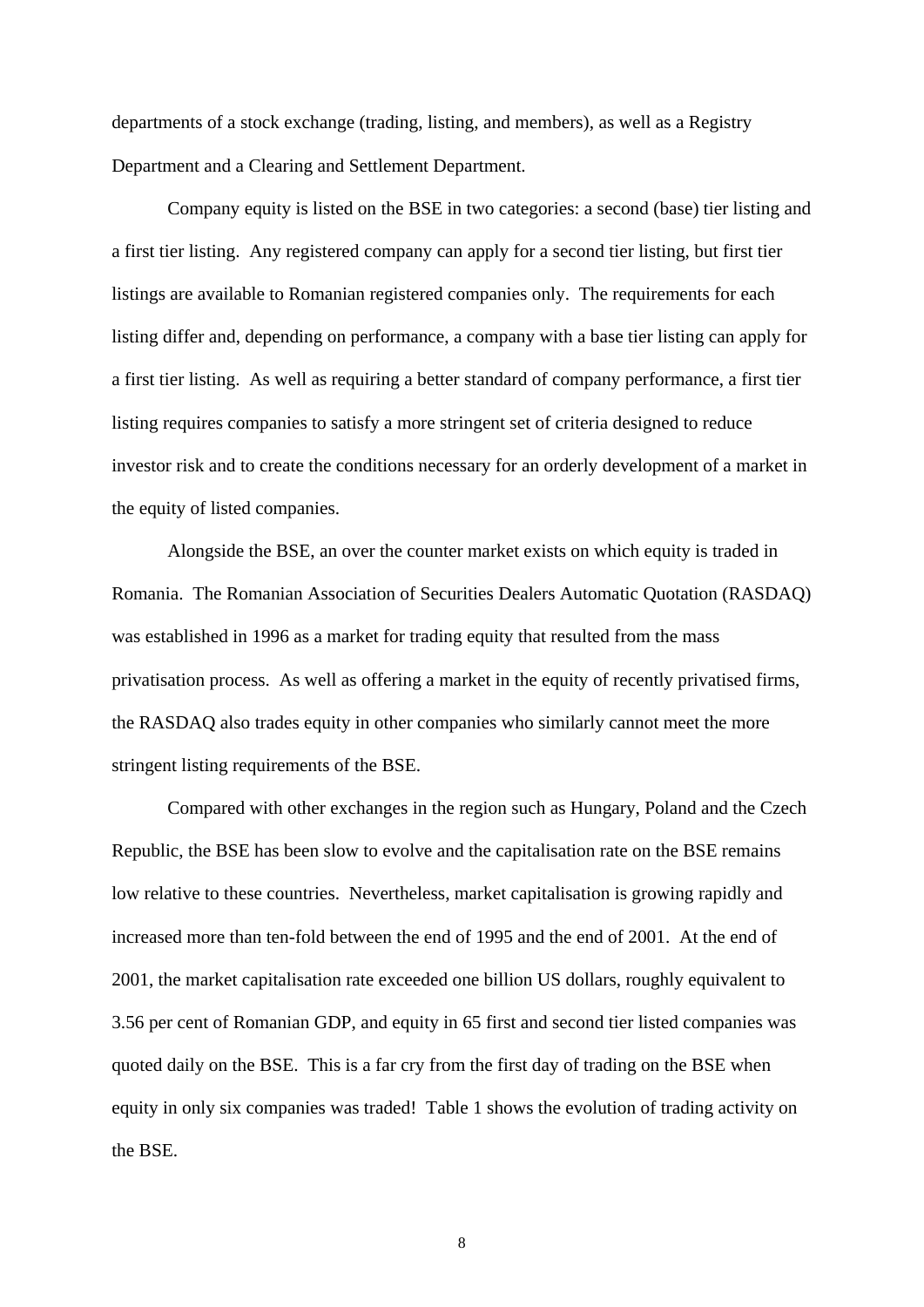#### **Table 1 here**

Table 1 not only shows how the volume and value of activity on the BSE has grown, it also shows that the number of listed companies has fallen since 1999 and particularly during 2001. In earlier years, disclosure requirements for listed companies were poor by western standards, but in 2001 the BSE implemented a 'Corporate Governance Code' which introduced a raft of regulations designed to increase transparency. The aims of the 'Corporate Governance Code' are to promote equal treatment among shareholders, to protect the rights of minority shareholders and to set out the rights of shareholders and the duties of company boards towards them. The result was an immediate de-listing of 47 companies which did not comply with the new Code. The new requirements, by enhancing the transparency of companies whose stock is traded on the BSE, might be expected to enhance efficiency of the BSE. There is certainly no indication that the new regulations have hampered the evolution and growth of the BSE since, despite the large numbers of companies de-listed, the real value of market capitalisation in 2001 increased above the previous record level achieved in 1997.

The ten most actively traded stocks from tier 1 form the BET index and the remaining companies from tier 1, tier 2 and the over the counter market (excluding investment funds) form the composite Bucharest Exchange Traded Index (BET-C). In the BSE electronic trading system, each listed company is represented by one (or more) codes. These are referred to as symbols and each symbol represents a separate issue by the same company. All BSE indices are calculated using a market value weighted index such that each symbol weighting is proportional to the number of shares outstanding for that symbol. At the end of 2001, the equity of 65 first and second tier listed companies was traded daily on the BSE.

The BSE and the RASDAQ are regulated by the Romanian National Securities Commission (CNVM) set up in 1994. This is an autonomous administrative body whose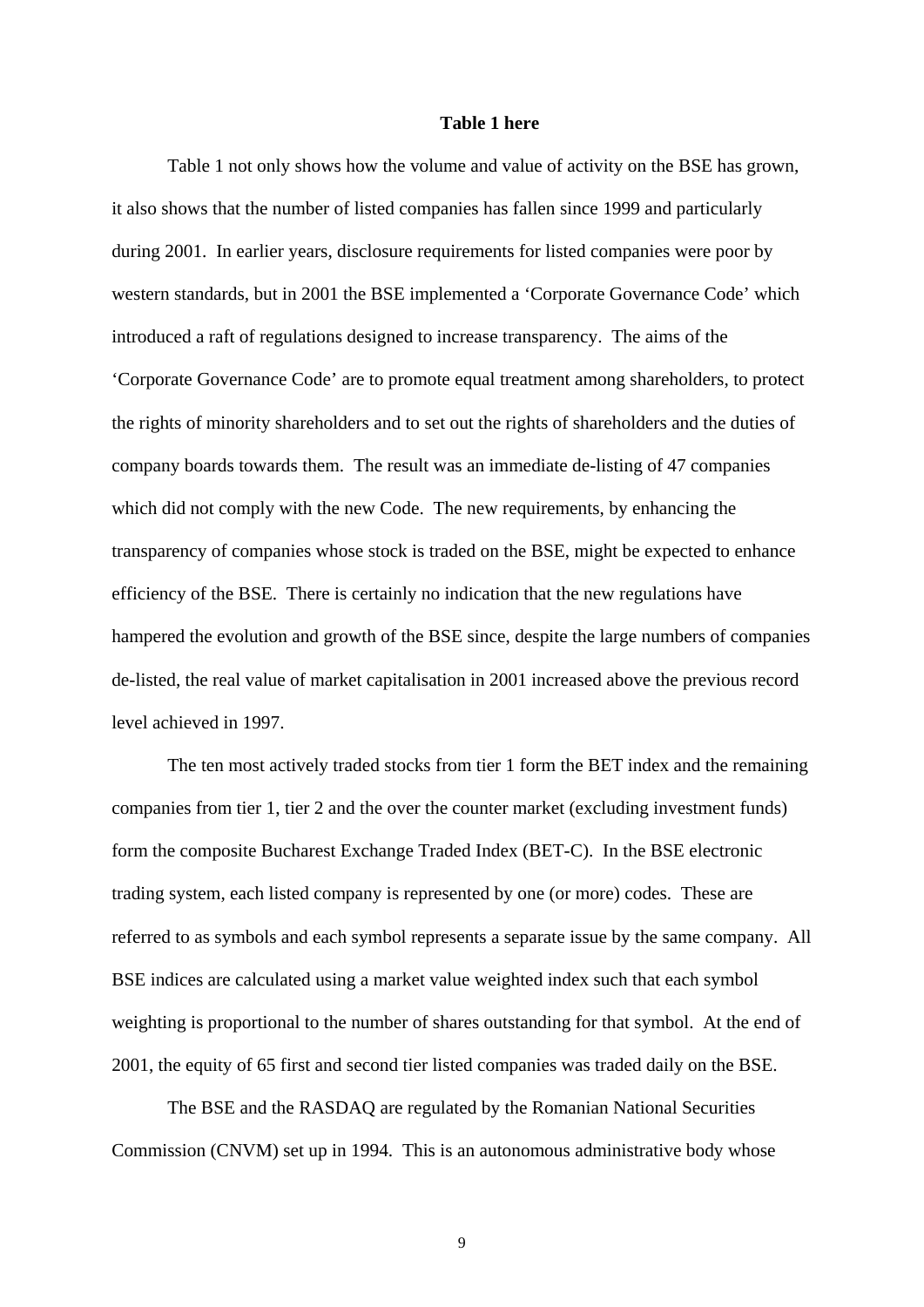role, among other things, is to support the functioning of efficient securities' markets, to protect the interests of investors against unfair, abusive and fraudulent practices and to inform holders of securities and to maintain a record of the activities of intermediaries and agents who operate in the market for securities. The CNVM also monitors the activities of bodies responsible for ensuring the proper functioning of the securities markets. Currently the CNVM has five full time members: a Chairman, a Vice-Chairman and three voting members. All are appointed by parliament for a fixed five-year term, renewable only once. From a technical and regulatory perspective, the BSE can be compared to stock markets in other East European countries.

## **3. The Data**

In order to limit paper-based operations, the trading system of the BSE is a computerised order-driven system that allows the interaction of actual buying and selling orders in the market. The trading session consists of a continuous trading mechanism for securities listed in the base and first-tier categories. The official index for the BSE became known as the BET, which is an abbreviation of Bucharest Exchange Trading. BET closing prices are posted at the close of business on each trading day, which is at 14.15 for all listed companies. Likewise the settlement system is completely paperless and takes place three days after equity is traded.

The principles that underpin the construction of the BET were chosen to reflect the price movements in the most liquid ten stocks listed in the first tier of the BSE. The BET is a capitalisation-weighted chained value ratio and in this sense it is similar to indexes used on other exchanges. The BET index is quoted on a real time basis on the exchange trading system and the value of the index at the close of business in Bucharest (14.15 for listed companies) provides the data for this study. Up until  $5<sup>th</sup>$  May 1997, the closing index is only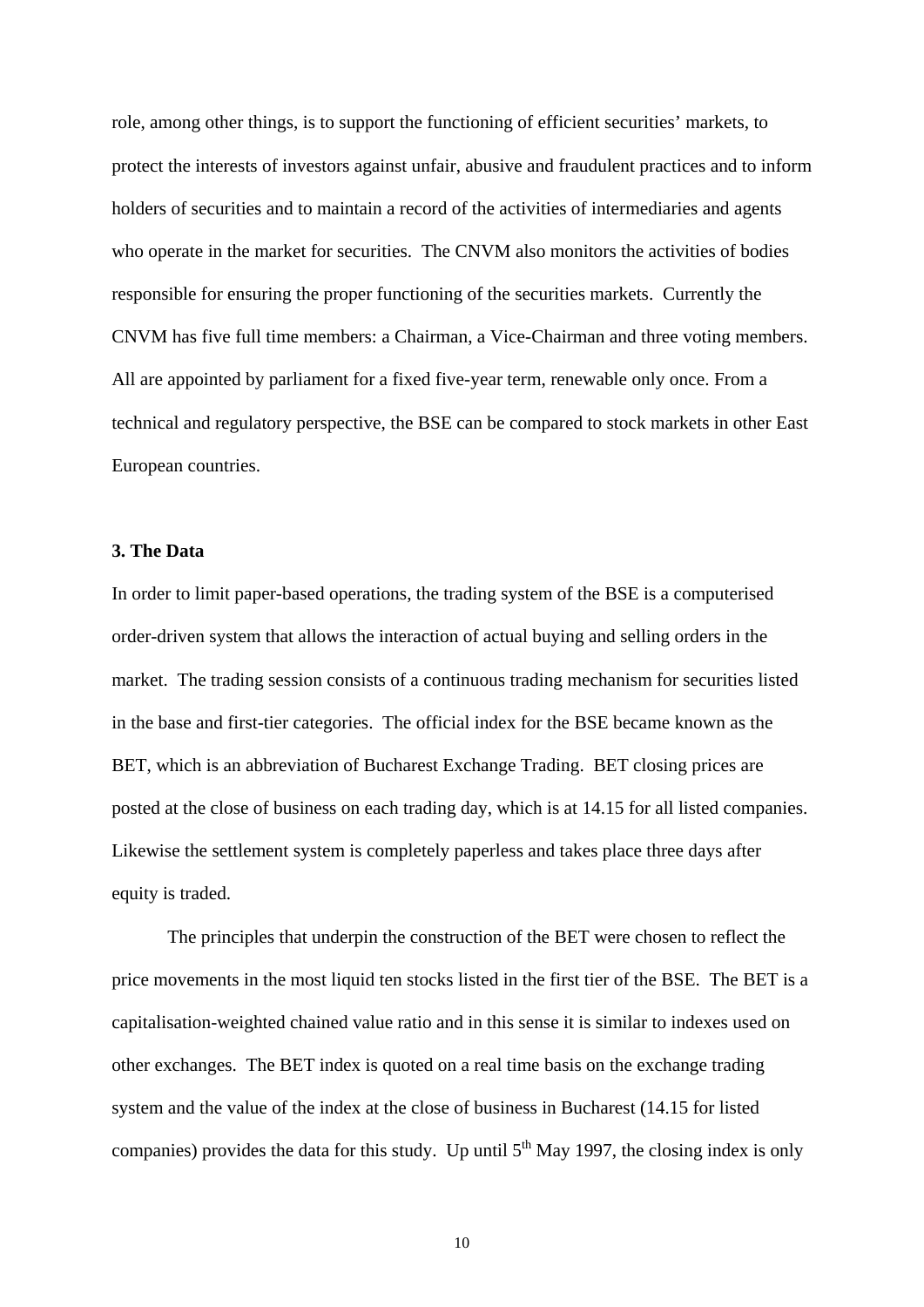reported for the Tuesday and Thursday of each week. For this reason, we exclude observations prior to this point.<sup>[4](#page-10-0)</sup> We convert the index into \$US using the dollar/lei exchange rate. The evolution of the index over this period is shown in Figure 1.<sup>5</sup>

## **Figure 1 here**

We define returns on day t in the normal way as  $R_t = \log(S_t/S_{t-1})$  where  $S_t$  is the value of the stock market index in US dollars at the close of trading on day t. This leaves us with 1348 observations on daily stock market returns. Figures 2a to 2c plot returns for three sample periods. Returns for the whole sample are plotted in Figure 2a. Returns during the early life of the BET (before 2000) are plotted in Figure 2b, and for the more recent period (after  $1<sup>st</sup>$  January 2000) in Figure 2c. In each case we plot the normal curve that is implied by the mean and standard deviation of each sample. Inspection of these plots suggests evidence of non-normality, particularly in regard to the thickness of the tails. The impression is confirmed by the formal tests for normality that are presented in Table 2. In all three cases, we reject the null hypothesis of normality at conventional significance levels. Decomposing this result, we find strong evidence of kurtosis in all three cases. However, for both the early and the late samples, we do not find significant evidence of skewness.

#### **Figures 2a to 2c here**

## **Table 2 here**

### **4. Empirical Methodology**

1

A common starting point for testing of informational inefficiencies is to establish whether

<span id="page-10-0"></span> $4$  There is strong evidence of inefficiency for the period prior to the  $5<sup>th</sup>$  May. Results are available from the authors on request.

<sup>&</sup>lt;sup>5</sup> See Rockinger and Urga (2001). Note that the exchange rate adds an additional source of variation to measured returns. Given also that stock markets and exchange rate risk premia are often correlated (Morely and Pentecost, 1998), there is a case for measuring returns in Romanian Lei. In fact, the results without the exchange rate adjustment are very similar to those reported here.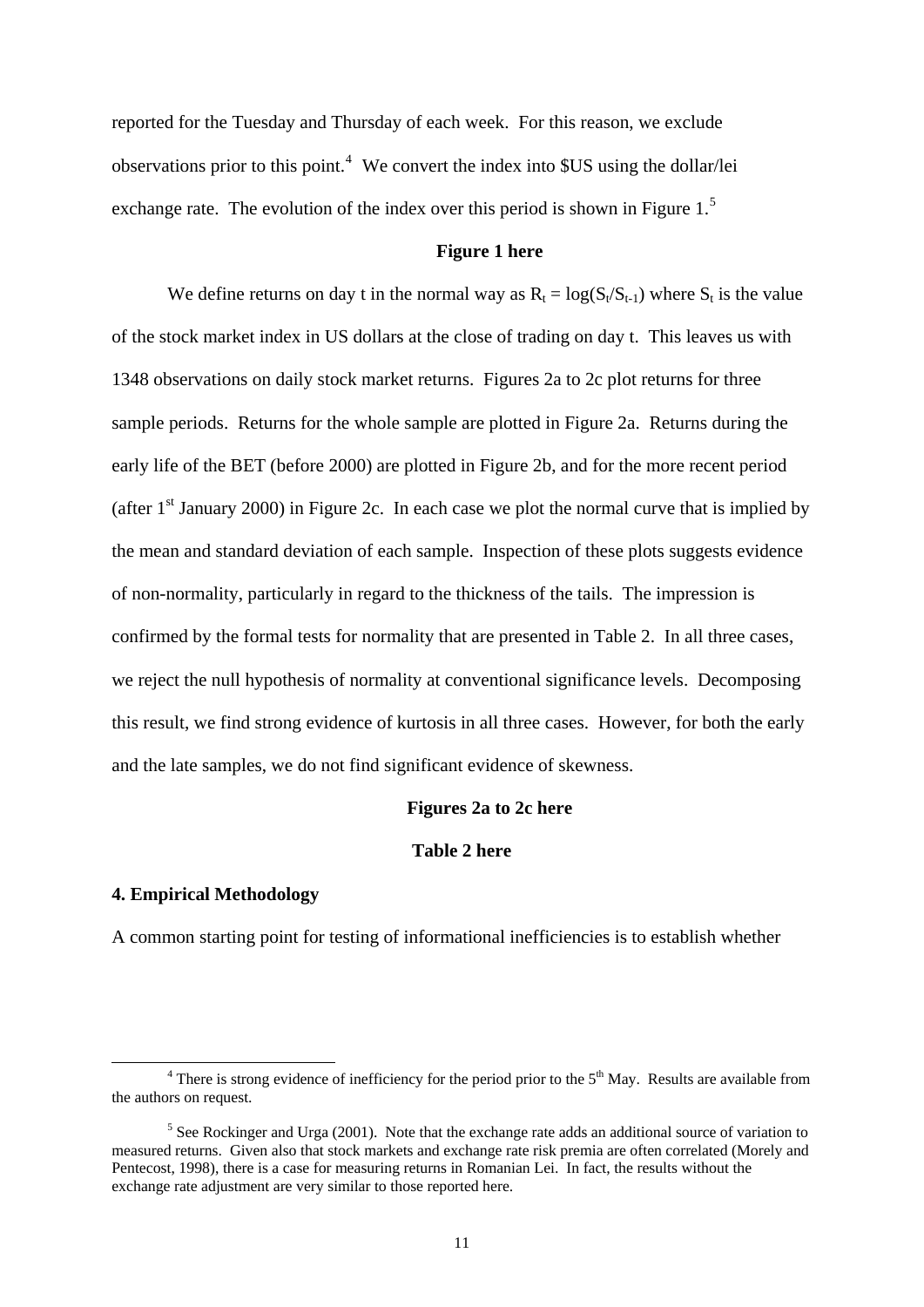past movements in asset prices can be used to predict profit opportunities. In our context, on the assumption of an efficient market, current returns should follow a random walk process and lagged returns should have no explanatory power. When estimating such models, it is important to take account of the impact of time-varying volatility, or Autoregressive Conditional Heteroscedasticity (ARCH) (Engle, 1982). Not doing so is likely to lead to biased and inconsistent estimates. There exist a whole class of models to deal with ARCH effects. Most common in the analysis of stock returns is the use of Generalised ARCH (GARCH) models (Bollerslev, 1986). In these models, the time-dependent volatility is estimated as a function of observed prior volatility, measured as the lagged value(s) of the squared regression disturbances and, also, lagged value(s) of the conditional variance. The order of the GARCH model is given by the number of lags in each case.

In general terms, a GARCH(p, q) model can be represented as follows:

$$
R_t = \alpha_o + \sum_{i=1}^k \alpha_i R_{t-k} + \psi \sigma_t^2 + \varepsilon_t
$$
 (1)

where 
$$
\sigma_t^2 = \gamma_0 + \sum_{i=1}^{i=q} \gamma_i \varepsilon_{t-1}^2 + \sum_{i=1}^{i=q} \delta_i \sigma_{t-1}^2
$$
 (2)

and where  $\varepsilon_t$  is assumed to follow a normal distribution with zero mean and variance  $\sigma^2$ ;  $\gamma_i$ are the ARCH parameters;  $\delta_i$  are the GARCH parameter(s). We use the Akaike Information Criterion (AIC) to determine the optimal lag length of the ARCH and GARCH parameters. Note that the presence of GARCH effects is consistent with informational efficiency, but only on the assumption that investors are risk neutral.

One extension to the standard GARCH form is the E-GARCH (or the related TARCH) form in which asymmetric volatility effects are allowed. In particular, a common hypothesis is that negative shocks may generate greater volatility than positive shocks.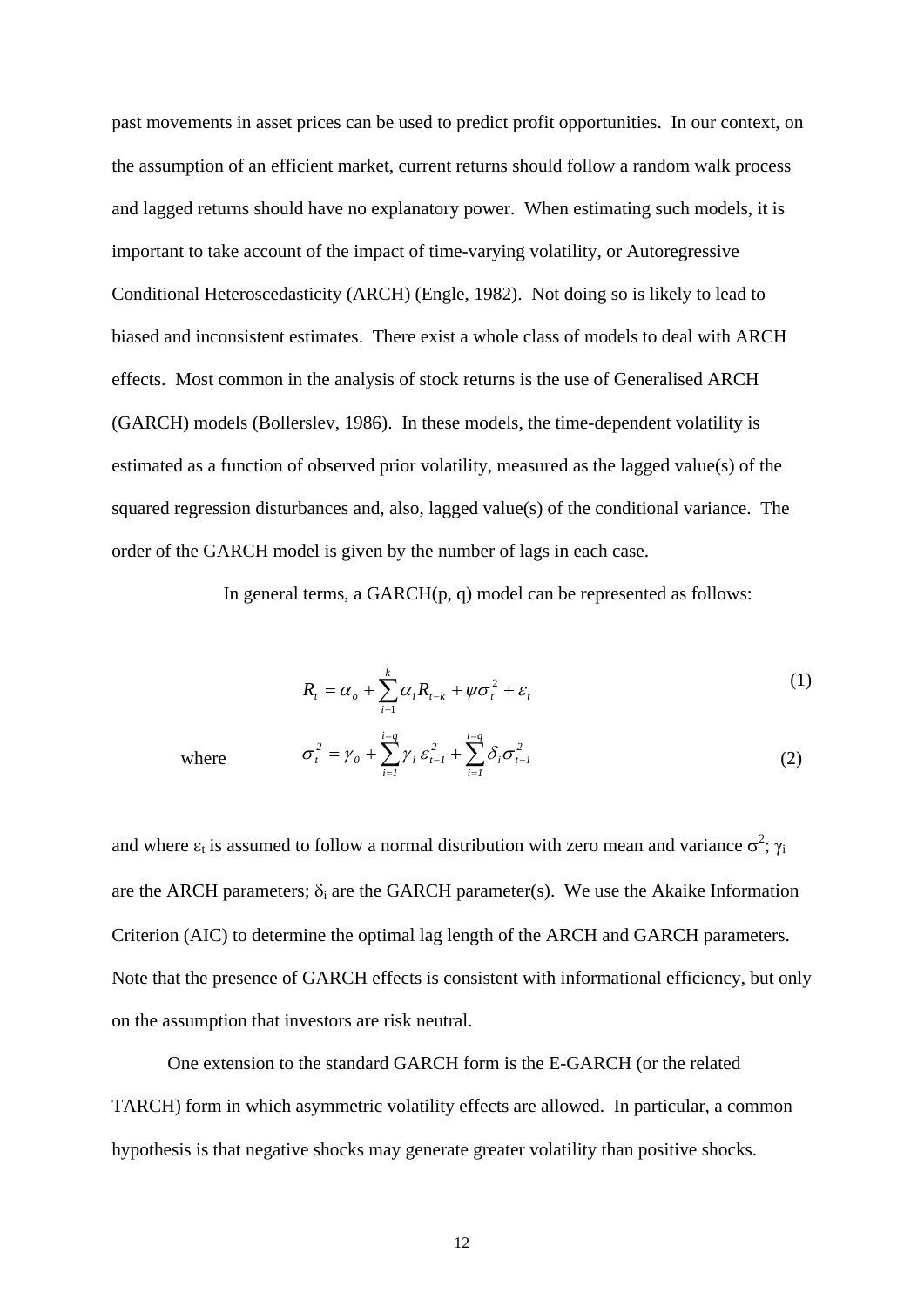However, Shields (1997) finds no evidence for asymmetric effects in his study of Eastern European stock markets. Further, the summary statistics discussed above do not provide strong evidence of asymmetries in our case. For this reason, we concentrate on the symmetric GARCH form in this paper.

It is common to estimate GARCH models on the assumption that the conditional disturbances follow a normal distribution. In fact, there is considerable evidence (see, for example, Connolly, 1989) that, in the context of stock market returns, the distribution of the disturbances is often characterised by fat tails or kurtosis. Indeed, the summary statistics on the raw returns discussed above is suggestive that this may be a problem in our case. For this reason, we use a GARCH-t model in which the error terms are assumed to follow a conditional student-t density with degrees of freedom given by ν. In this formulation, ν is a parameter which can be estimated by estimated from maximising the log likelihood function:

$$
L(\theta, v) = \sum_{t=q+1}^{n} L_t(\theta, v)
$$
\n(3)

where:

$$
L(\theta,\nu) = \log \left( B\left(\frac{\nu}{2},\frac{1}{2}\right) \right) - \frac{1}{2} \log(\nu - 2) - \frac{1}{2} \log \sigma_t^2 - \left(\frac{\nu + 1}{2}\right) \log \left( 1 + \frac{\varepsilon_t^2}{\sigma_t^2(\nu - 2)} \right) \tag{4}
$$

and  $\theta$  is the set of remaining parameters in the model (see Bollerslev, 1987).<sup>[6](#page-12-0)</sup>

<span id="page-12-0"></span> A large literature exists that has examined the evidence for anomalous returns in a number of contexts related to 'calendar effects'. Three effects that have received considerable attention are 'the day of the week effect', the 'January effect' and the 'monthly effect'. With the 'day of the week effect' returns are hypothesised to be significantly lower on the first day of the trading week and abnormally high on the last trading day of the week (French 1980, Gibbons and Hess 1981, Keim and Stambaugh, 1984; Agrawal and Tandon,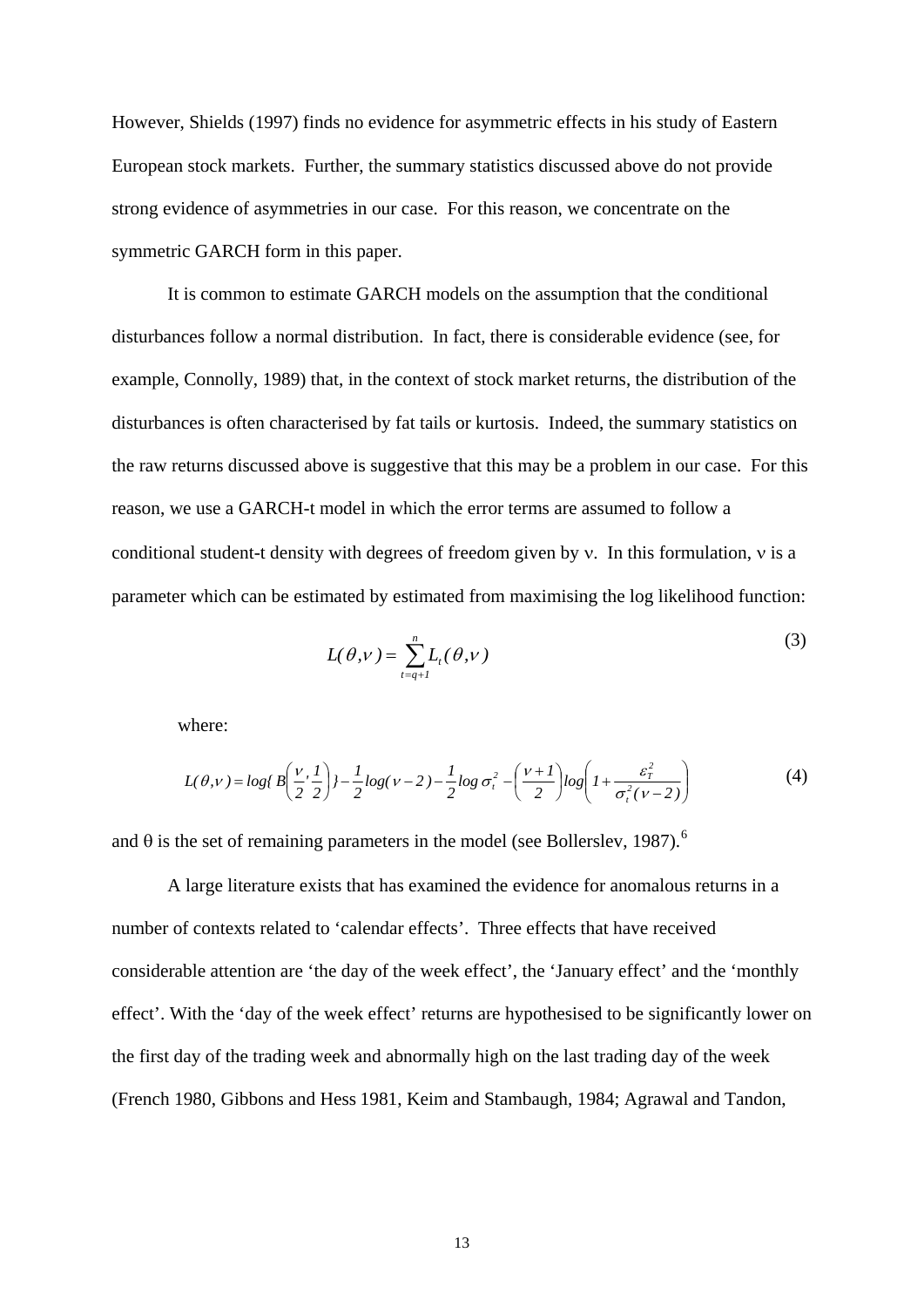1994; Fortune, 1999.)<sup>[7](#page-13-0)</sup> With the 'January effect' returns are hypothesised to be significantly higher in January than in any other month (Rozeff and Kinney, 1976; Rogalski and Tinic, 1986; Gultekin and Gultekin,1983; Lee, 1992). Lastly, with the 'monthly effect' returns are hypothesised to be significantly higher in the first half of the month compared to the last half (Ariel, 1987). In order to control for such effects, we supplement equation 1 by the inclusion of dummy variables for the first trading day of the week (*Start of week*), for the final trading day of the week (*End of week*), for trading days in January (*January*) and for trading days in the first half of the month (*Start of month*).[8](#page-13-1) We are particularly interested in the evolution of any observed inefficiency effects. This would be evidenced by parameter instability over our time period. We examine this possibility in the two ways. Firstly we report plots of the recursive regression estimates over time. We use a minimum of 10 observations to initialise the recursive regressions, although our results are robust to using a greater number than this. Secondly, we report a variation of our basic model in which the parameters are allowed to vary linearly with time. This is achieved by including an interaction variable between, for example, lagged returns and a time trend. A positive value on lagged returns, accompanied by a negative value on the interaction variable would imply increasing efficiency over time.

#### **5. Results**

We report our efficiency tests on the full sample of daily data between  $6<sup>th</sup>$  May 1997 and  $16<sup>th</sup>$ September 2002 in Table 3. In column 1 we report estimates of a general model including all the dummy variables described above. In column 2 we report estimate of a more parsimonious model. This is the final outcome of a model reduction strategy, in which all

 <sup>6</sup>  $6$  There exist alternative approaches to dealing with the issue of excessive kurtosis, for example using a stable Paretian process, mixture-of-normals distributions or a jump-diffusion process. For a discussion of these approaches see Dowd (2002).

<span id="page-13-1"></span><span id="page-13-0"></span>We test this hypothesis in such a way as to take account both of lower (higher) returns on a Monday (Friday) as well as lower (higher) return on the day following (preceding) national holidays. See, for example, Ariel (1990), Kim and Park (1994) and Mills and Coutts (1995) for a discussion of this 'holiday effect'.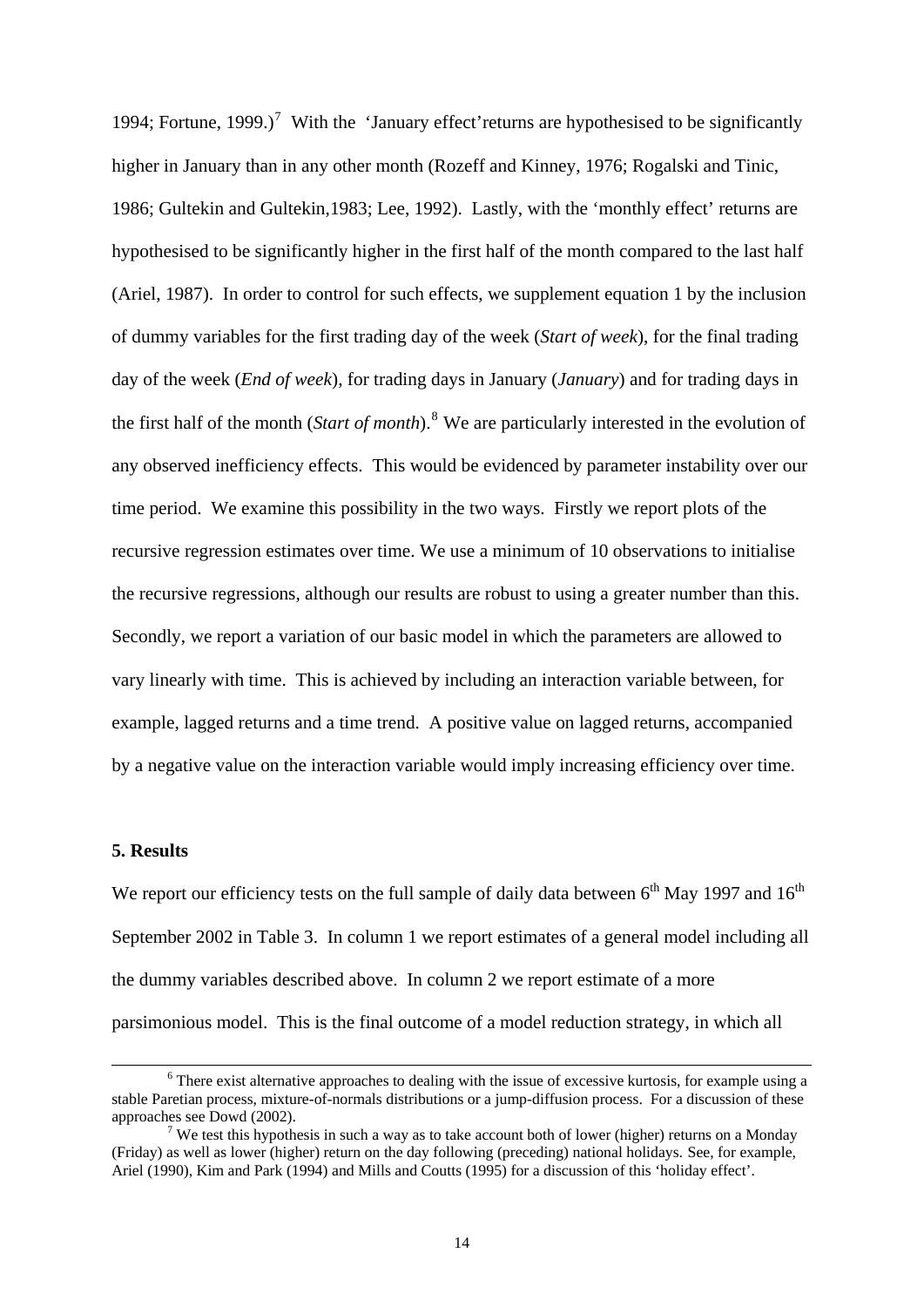variables with a coefficient insignificantly different to zero at the 10% level are dropped sequentially, subject to the appropriate diagnostic tests not revealing significant specification problems.

The estimates for the ARCH parameters and GARCH parameters of order one are strongly significant. No higher order of these parameters proves significant and, on the basis of the Akaike Information Criteria for model selection, we conclude that the first order model is optimal. The diagnostic tests for normality suggest strong evidence of non-normality in the error terms. Further, the degree of freedom parameter, ν, is estimated to be highly significant and with a value of between 3 and 4.5, depending on the sample. Taken together, these results provide strong justification for our use of the GARCH-t specification in place of the standard GARCH model. The diagnostic test for residual ARCH effects and the Portmanteau test for serial correlation are never significant at conventional levels and provide further support for the specification of the model. As a final refinement, we also experiment with an E-GARCH specification. The asymmetric parameter in this model is never found to be significant and the results are not reported here.

#### **Table 3 here**

The results in Table 3 for the whole sample suggest strong evidence of inefficiency in stock returns. Although we estimate the constant term to be insignificantly different to zero, the estimate for  $\alpha_1$ , the coefficient on the first lag of returns, is positive and strongly significant (0.265, standard error  $= 0.035$  in the simple model). The coefficients on further lags of returns are not significant in any specification and are not reported here. Thus we have *prima facie* evidence that past movement of prices could be used to predict future movements. Only two of our variables controlling for calendar effects are left in our most parsimonious model. The coefficient on the end of the week variable is positive, but only

 <sup>8</sup> <sup>8</sup> We do not consider here the potential impact of calendar effects on the volatility parameters.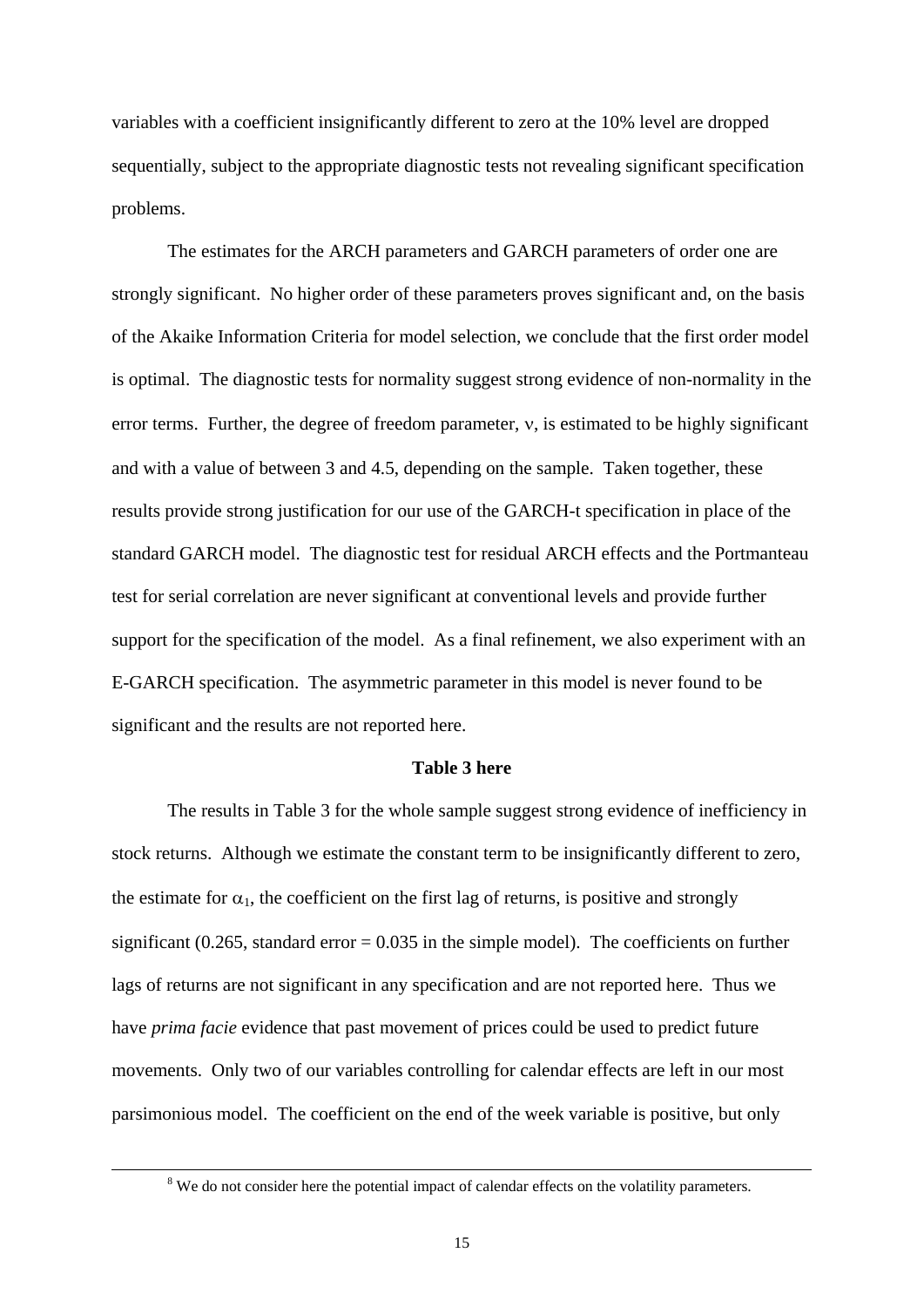significant at the 10% level. Thus, we find weak evidence that returns are higher on the last trading day of the week compared to other days. We also find that returns are significantly lower in the first half of the month compared to the second half. This result is the exact opposite of that found by Ariel (1987). We find no evidence of differential returns on the first day of the trading week or in January.

#### **Figure 3 here**

 Of primary interest to us here is the evolution of stock market efficiency in Romania. Specifically, is there any evidence that the stock market has become more efficient over time? To examine this, we plot in Figure 3 the recursive point estimates of the coefficients on lagged returns and the two significant calendar effects. In each case, we also plot upper and lower bounds to the estimate, given by the point estimate plus/minus two standard errors. The most striking feature of these graphs is the monotonic decrease over time in the estimate of the coefficient on lagged returns. This is strongly suggestive that efficiency of the BSE has been increasing over time. This is confirmed by the results from the time-varying parameter model, reported in column 3 of Table 3. The coefficient on the interaction term between lagged returns and the time trend is negative and strongly significant. Interaction terms for the dummy variables and for the volatility terms are not significant and are not reported here.

We further explore the issue of increasing efficiency by splitting our sample up into an early period and a late period. In particular, we are interested in identifying a point in time after which the BSE can be classified as efficient. After experimenting with different cut-off points, we settle on pre-2000 for our early sample and post-2000 for our late sample and we repeat our estimates for each sample.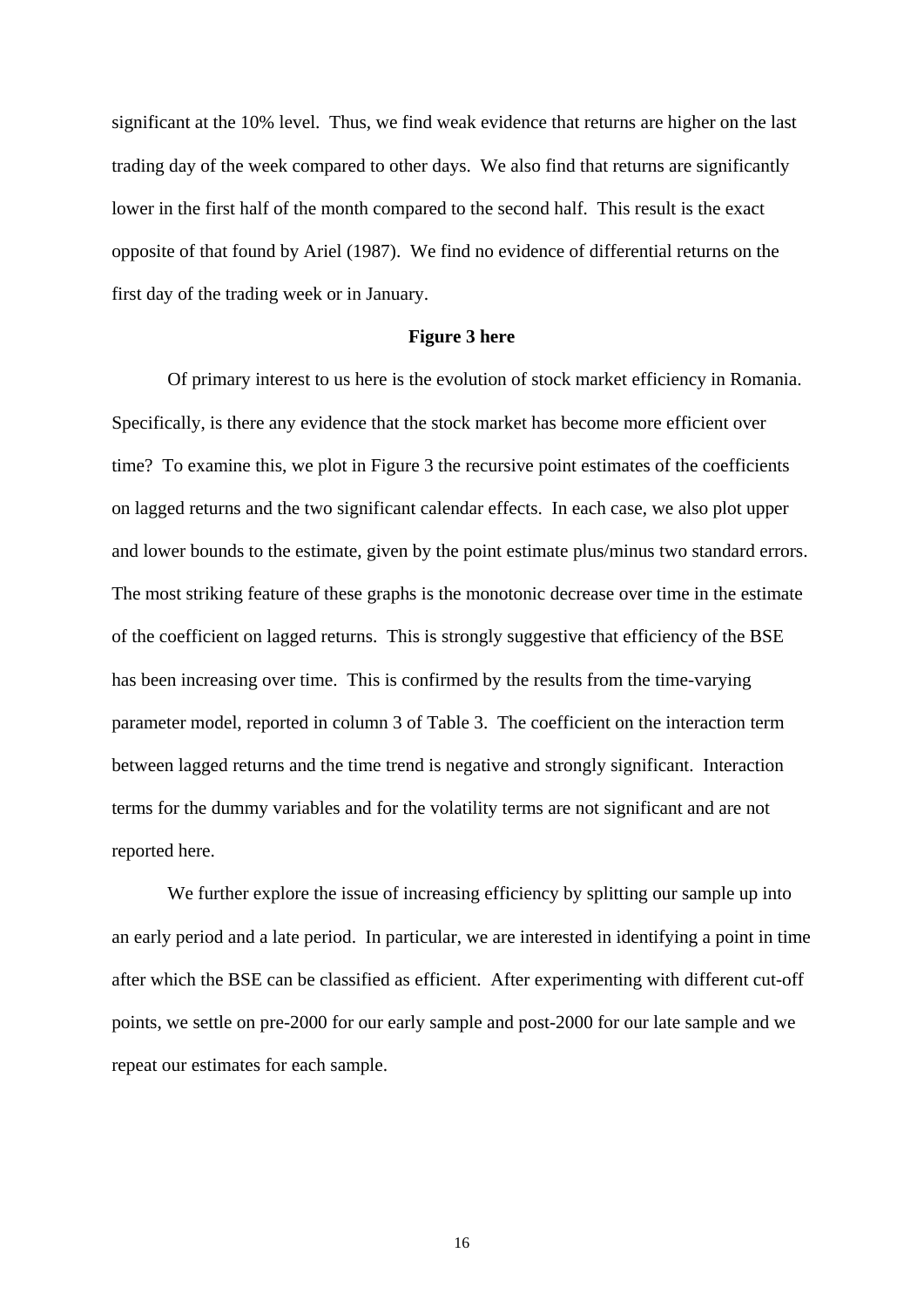#### **Table 4 here**

We report the results of the efficiency tests for the early sample in Table 4. Once again, the coefficient on the lagged dependent variable is positive and strongly significant (column 1). Further, its absolute value (0.418, standard error 0.051) is much higher than for the full sample. There continues to be weak evidence of an 'end of the week effect' and 'start of the month effect' for this sample, but no evidence of significant 'start of the week' or 'January' effects. The recursive estimates of this coefficient (plotted in Figure 4) suggest some evidence of increasing efficiency over time, although the estimates for the coefficient on lagged returns are much more stable than for the whole sample. This is confirmed by the time-varying parameter model (reported in Table 4, column 3). The coefficient on the interaction term between lagged returns and the time trend is negative, but is now insignificantly different to zero.

#### **Figure 4 here**

## **Table 5 here**

We report the results of the efficiency tests for the late sample in Table 5. For this sample, none of the calendar effect controls exert a significant effect. Further, the coefficient on lagged returns is now only significant at the  $10\%$  level (coefficient  $= 0.083$ , standard error  $= 0.045$ ). The recursive estimates (reported in Figure 5) for this coefficient are relatively stable, and at no point does the lower bound move above zero. The extreme value of the bounds that is evident on this graph is caused by a rise in the index of nearly 3% on a single day ( $17<sup>th</sup>$  June 2002) and a subsequent readjustment on the following day. The reasons for this occurrence are unclear. The overall stability of the parameter in this sample is confirmed by the time-varying parameter model in which the coefficient on the interaction term between lagged returns and the time trend is not significantly different to zero.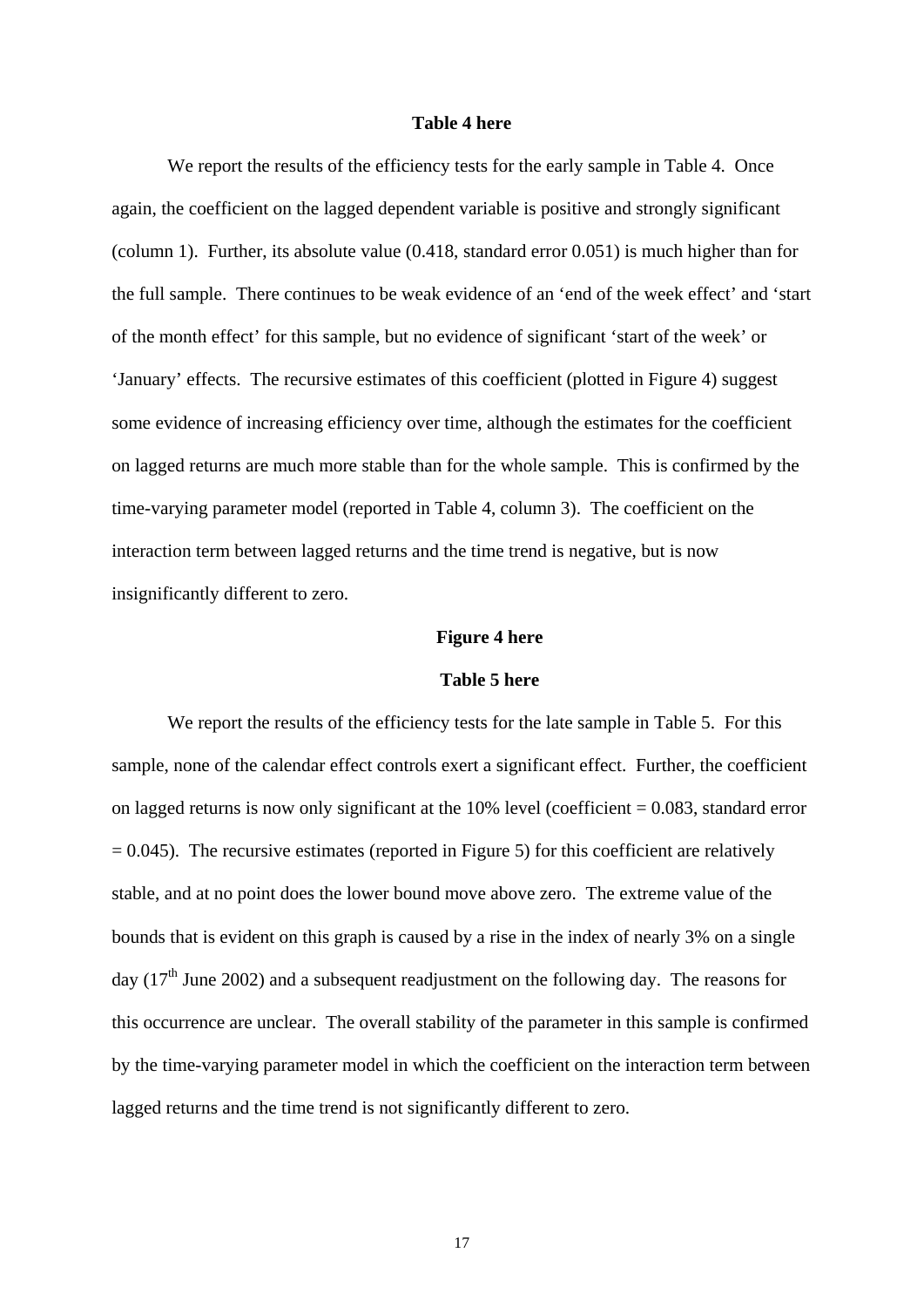To summarise, our results suggest that the BSE was characterised by significant inefficiency in the early years of its operation. In particular, lagged returns were strong predictors of current returns. There is also some evidence that calendar effects of the sort that have been observed in more developed stock exchanges were also present. From the start of 2000 to the present day, there is evidence that the stock market was broadly efficient. Lagged returns are only weak predictors of current returns over this period and there is no evidence of calendar effects.

#### **Figure 5 here**

## **6. Discussion and Conclusions**

There is strong evidence that a well-functioning stock exchange is a vital ingredient in a successful market economy. Further, evidence of stock market efficiency is a useful indicator in establishing whether transition economies are able to satisfy the Copenhagen Criteria for EU membership.

The Romanian economy represents a particularly good case study of the dynamics of stock market efficiency in transition economies since, prior to transition, virtually no preparation for a movement towards the market had taken place. In this paper, we have found strong evidence that the BSE was characterised by weak-form inefficiency in its early years of operation. Specifically, current stock returns could have been used to improve significantly forecasts of future returns until round about the start of the year 2000. This result is robust to the inclusion of control variables for calendar effects such as the 'end of the week effect' and the 'start of the month effect'.

That the BSE suffered from such fundamental inefficiency is likely to have seriously hampered progress of the Romanian economy towards transition. It is striking to note that such inefficiency is still observed at least four years from the commencement of trading in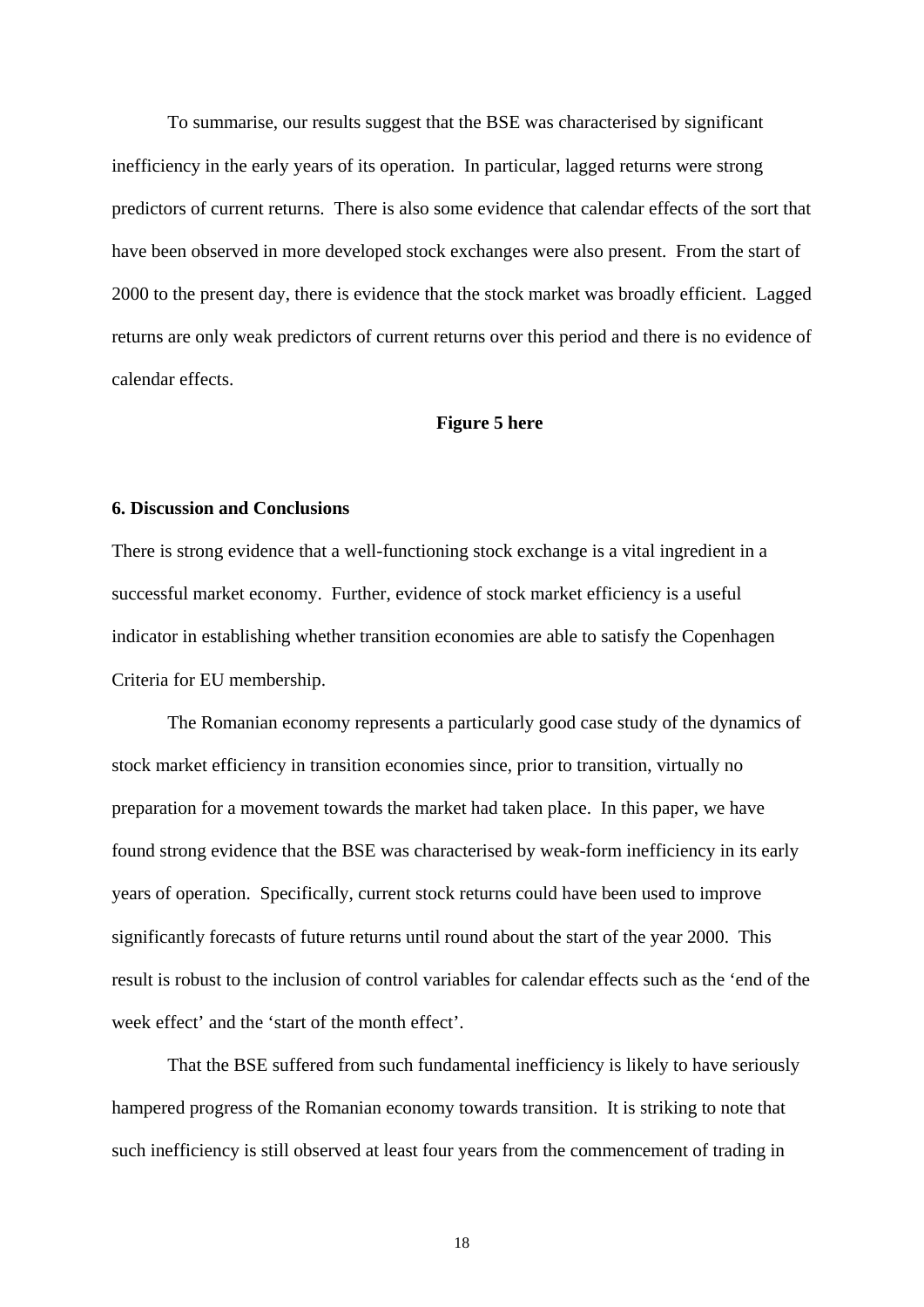November 1995. A detailed examination of the reasons underlying this long period of evolution are beyond the scope this paper. However, it is reasonable to believe that in the early stages of the operation of the BSE, market participants are unlikely behave according to the efficient markets paradigm. As noted in the 2001 edition of the BSE annual report: "There were many obstacles to resuscitating the stock exchange but the most challenging was to be related to public awareness. The general public needed to become familiar with notions they forgot long ago or never knew at all, so that the stock exchange could become again, after an absence of almost 50 years, an institution accessible to all potential investors" (BSE, 2001, pp15).

Our results show that the extent of inefficiency on the BSE begins to diminish from January 2000 and one possible explanation of this is the growing awareness of the importance of standards of corporate governance in Romania. Prior to the introduction of the 'Corporate Governance Code' in 2001, the BSE, in collaboration with the OECD, hosted two high level conferences on Corporate Governance. The higher level of efficiency we find from January 2000 predates the introduction of the 'Corporate Governance Code' but might, to some extent have anticipated it. For example, the heightened awareness given to issues of corporate governance might well have encouraged listed companies to adopt more transparent procedures, which were reflected in improved efficiency on the BSE.

In testing whether the BSE is efficient, our analysis has also sought to assess whether there is supportive evidence that Romania satisfies the Copenhagen Criteria for entry into the EU. We have argued that an efficient capital market is a necessary pre-requisite for satisfying the key criterion of having a functioning market economy. There are, of course, other elements of this criterion that must be satisfied before Romania is admitted to the EU. However, an efficient financial market encourages efficiency in the allocation of resources and would better equip an economy to cope with competitive pressure and market forces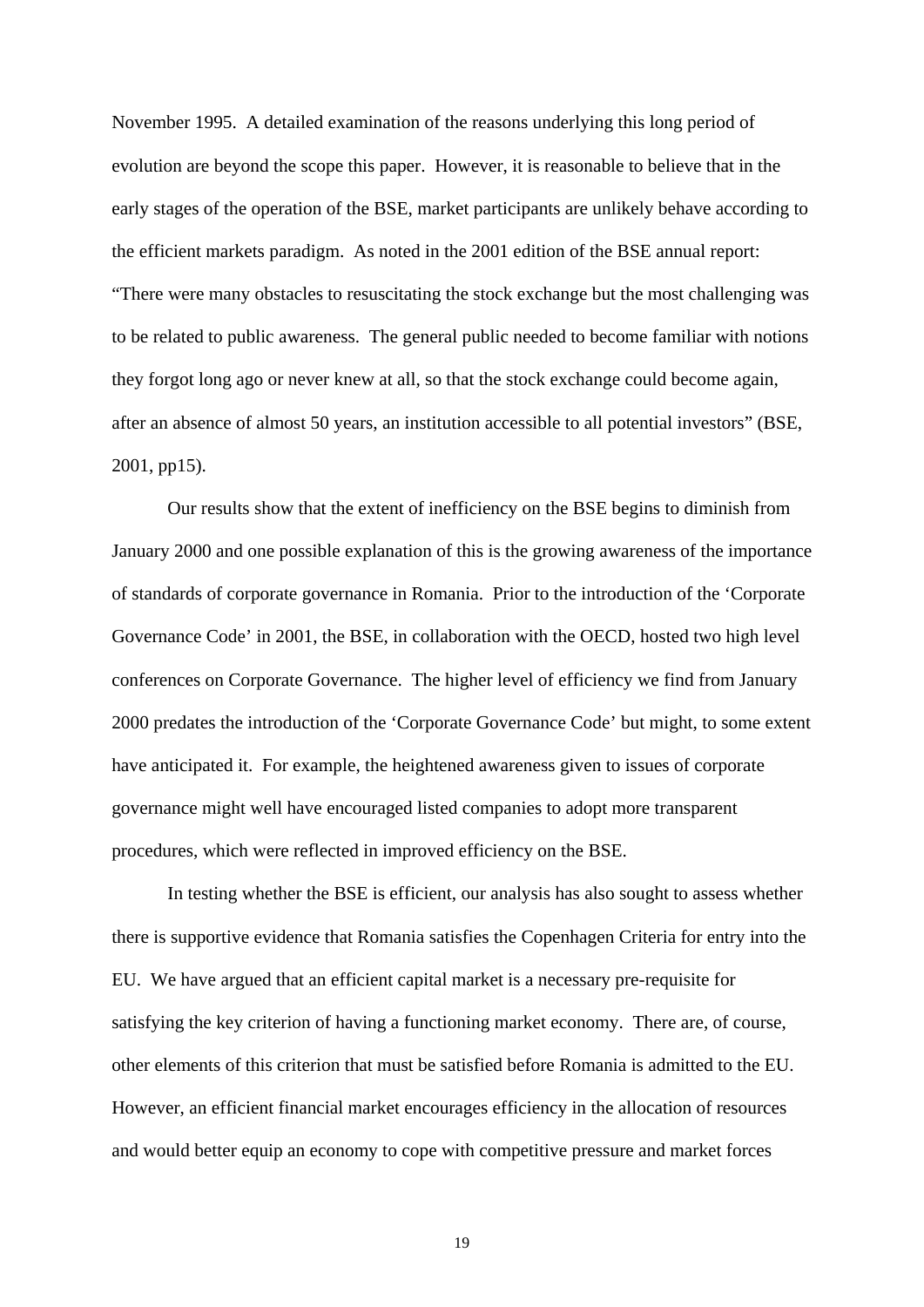within the Union. Our finding that the BSE has evolved to a state in which price setting passes conventional tests of market efficiency, provides evidence that Romania is one step closer to joining the Union.

## **References**

- Agrawal, A. and Tandon, K. (1994), 'Anomalies or illusions? Evidence from stock markets in eighteen countries', *Journal of International Money and Finance*, 13, 83-106.
- Ariel, R.A. (1987), 'A monthly effect in stock returns', *Journal of Financial Economics*, 18, 161-74.
- Ariel, R.A. (1990), 'High stock returns before holidays: existence and evidence on possible causes', *Journal of Finance*, 45, 1611-26.
- Bekaert, G and Harvey, C. L. (1995), 'Time varying world market integration', *Journal of Finance*, 50, 403-444.
- Bekaert, G and Harvey, C. L. (1997), 'Emerging equity market volatility', *Journal of Financial Economics*, 43, 29-77.
- Bollerslev, T (1986), 'Generalized autoregressive conditional heteroskedasticity', *Journal of Econometrics,* 31, 307-27.
- Bollerslev, T (1987), 'A conditional heteroscedastic time series model for speculative prices and rates of return', *Review of Economics and Statistics*, 69, 542-7.

Bucharest Stock Exchange (2001), *Annual Report*, Bucharest: BSE.

- Campbell, J.Y. and Schiller, R.J. (1988), 'Stock prices, earnings and expected dividends', *Journal of Finance*, 43, 661-76.
- Claessens, S., Dasgupta, S. and Glenn, J. (1995), 'Return behaviour in emerging stock markets', *The World Economic Review*, 9, 131-151.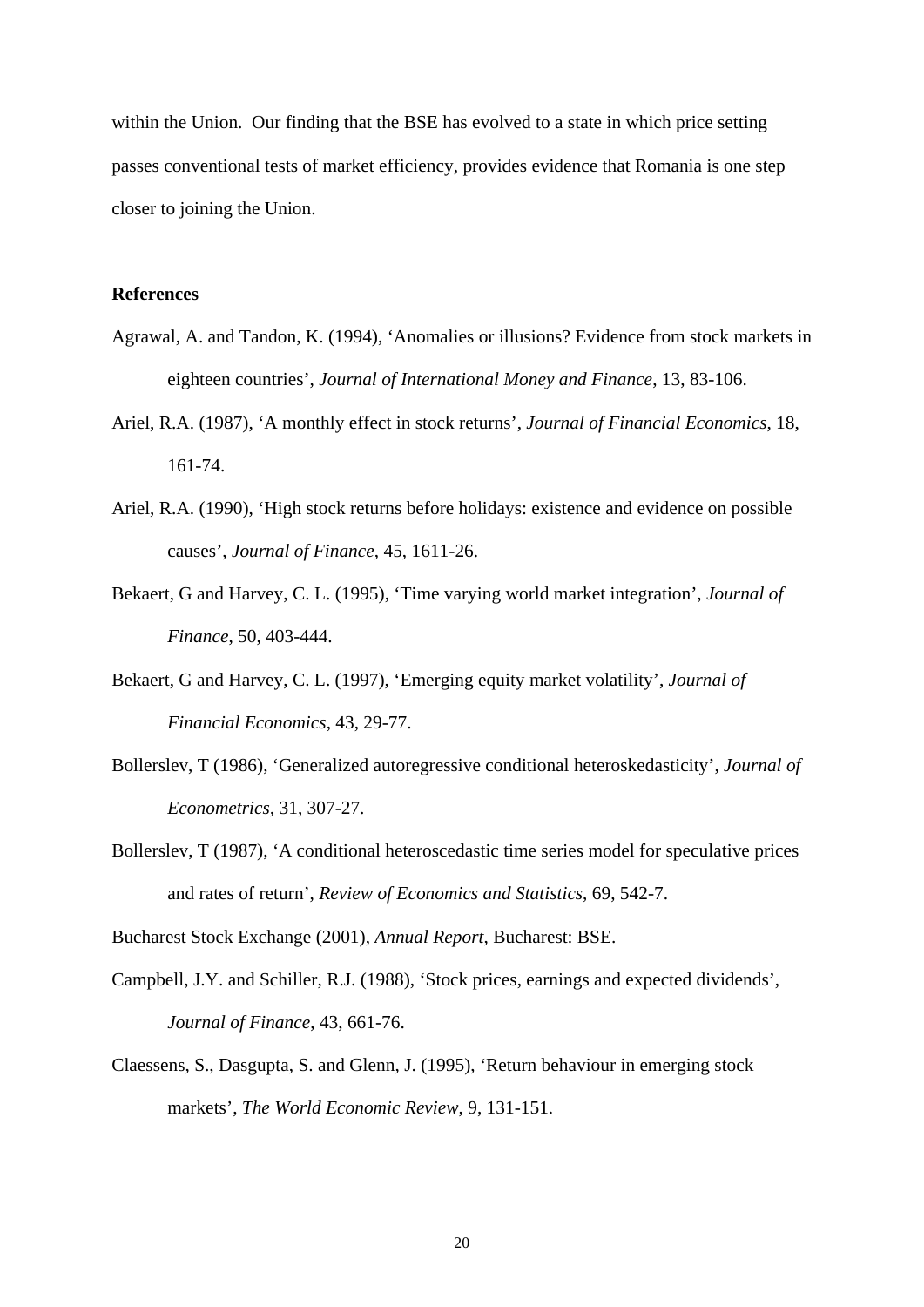- Connolly, R. (1989), 'An examination of the robustness of the weekend effect', *Journal of Financial and Quantitative Analysis*, 24, 133-69.
- D'Agostino, R.B., Balanger, A and R.B. D'Agostino Jr (1990), 'A Suggestion for using Powerful and Informative Tests of Normality', *The American Statistician*, 44 (4), 316- 21.
- Dickinson, J.P. and Muragu, K. (1994), 'Market efficiency in developing countries: A case study of the Nairobi Stock Exchange', *Journal of Business Finance & Accounting*, 21 (1), 133-150.
- Dowd, K. (2002), *Measuring Market Risk*, Chichester, John Wiley and Sons.
- Emerson, R. Hall, S.G. and Zalewska-Mitura, A. (1997), 'Evolving market efficiency with an application to some Bulgarian shares', *Economics of Planning* 30, 75-90.
- Engle, R.F. (1982), 'Autoregressive conditional heteroskedasticity with estimates of the variance of U.K. inflation', *Econometrica*, 50, 987-1008.
- European Bank for Reconstruction and Development, (1998) *Transition Report*: Financial Sector in Transition, London.
- European Commission (1997), *Commission Opinion on Romania's application for Membership of the European Union: the agenda 2000*, Luxembourg: Office for Official Publications of the European Communities.
- Fortune, P. (1999), Are Stock Returns Different over Weekends? A Jump Diffusion Analysis of the 'Weekend Effect', *New England Economic Review,* September/October 1999.
- French, K.R. (1980), 'Stock returns and the weekend effect', *Journal of Financial Economics*, 8, 55-69.
- Gelos, R.G. and Sahay, R (2001), 'Financial market spillovers in transition economies', *Economics of Transition*, 9 (1), 53-86.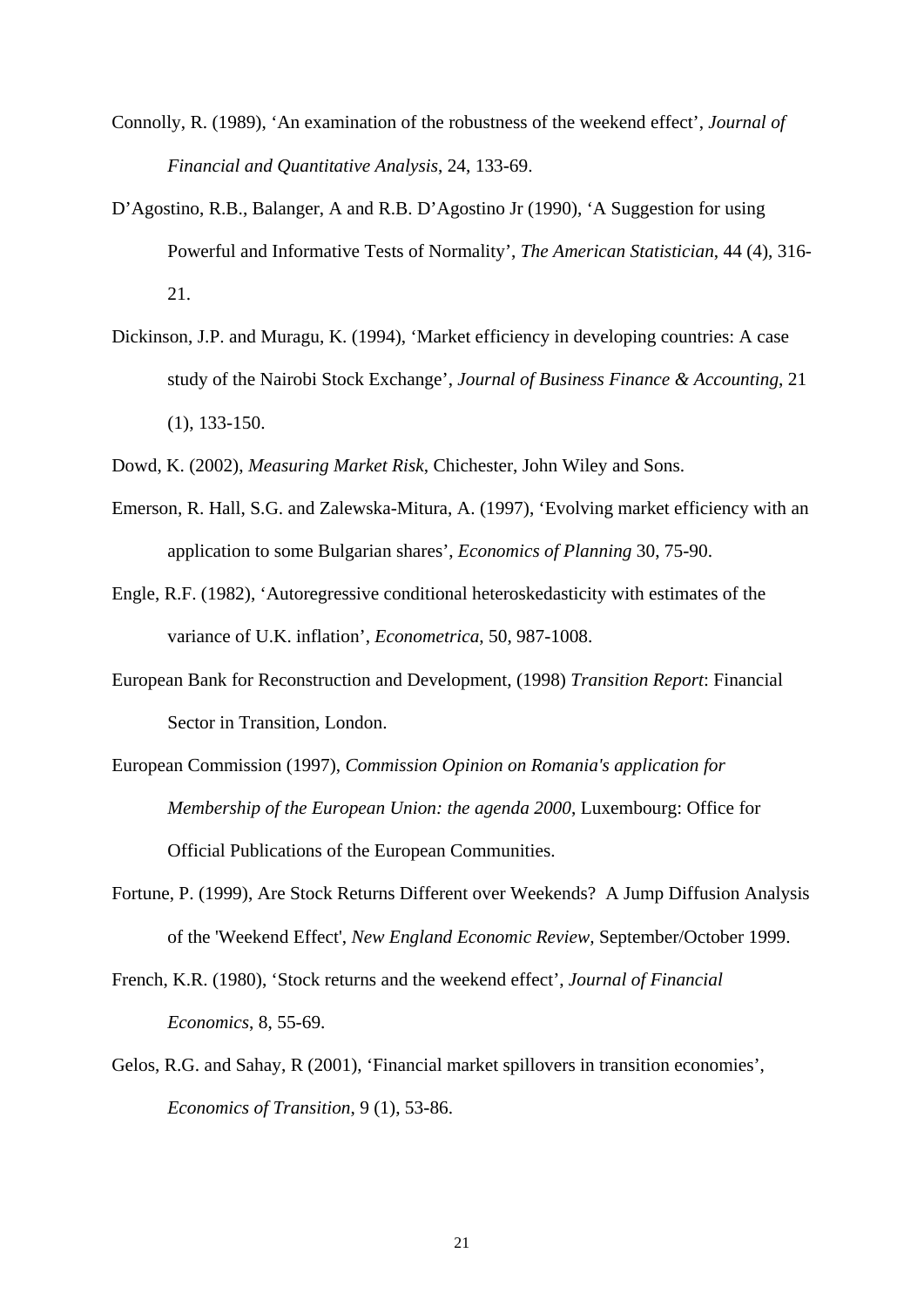- Gibbons, M.R. and Hess, P. (1981), 'Day of the week effect and asset returns', *Journal of Business*, 54, 579-96.
- Gordon, B. and Rittenburg, L. (1995), 'The Warsaw Stock Exchange: a test of market efficiency', *Comparative Economic Studies*, 37 (2), 1-27.
- Gultekin, M.N. and Gultekin, N. B. (1983), 'Stock market seasonality: international evidence', *Journal of Financial Economics*, 12, 469-81.
- Ibrahim, G.E and Galt, V. (2002), 'Bye-bye central planning, hello market hiccups: institutional transition in Romania', *Cambridge Journal of Economics*, 26, 106-18.
- Ibrahim, G.E., Cooke, A. and Paton, D (2002), 'Have lower real wages helped industrial restructuring in Romania?', *Journal of Development Studies*, 39, 165-80.
- Jochum, C., Kirchgasser, G and Platek, M (1999), 'A long-run relationship between Eastern European stock markets? Cointegration and the 1997/98 crisis in emerging markets', Weltwirtschaftiches Archiv, 135, 454-479.
- Keim, D.B. and Stambaugh, R. (1986), 'Predicting returns in the stock and bond markets', *Journal of Financial Economics*, 17, 357-90.
- Keim, D.B. and Stambaugh, R. (1984), 'A further investigation of the weekend effect in stock returns', *Journal of Finance*, 39, 819-35.
- Kim, C.W. and Park, K. (1994), 'Holiday effects and stock returns: further evidence', *Journal of Financial and Quantitative Analysis*, 29, 145-57.
- Lee, I. (1992), 'Stock market seasonality: some evidence from the Pacific-Basin countries', *Journal of Banking and Finance*, 19, 199-201.
- Mendleson, M. and Peake, J.W., Equity Markets in Economies in Transition, *Journal of Banking and Finance*, Vol 17, No 5, September 1993.
- Mills, T. C. and Coutts, J. A. (1995), 'Calendar effects in the London Stock Exchange Ft-SE indices', *European Journal of Finance*, 1, 79-93.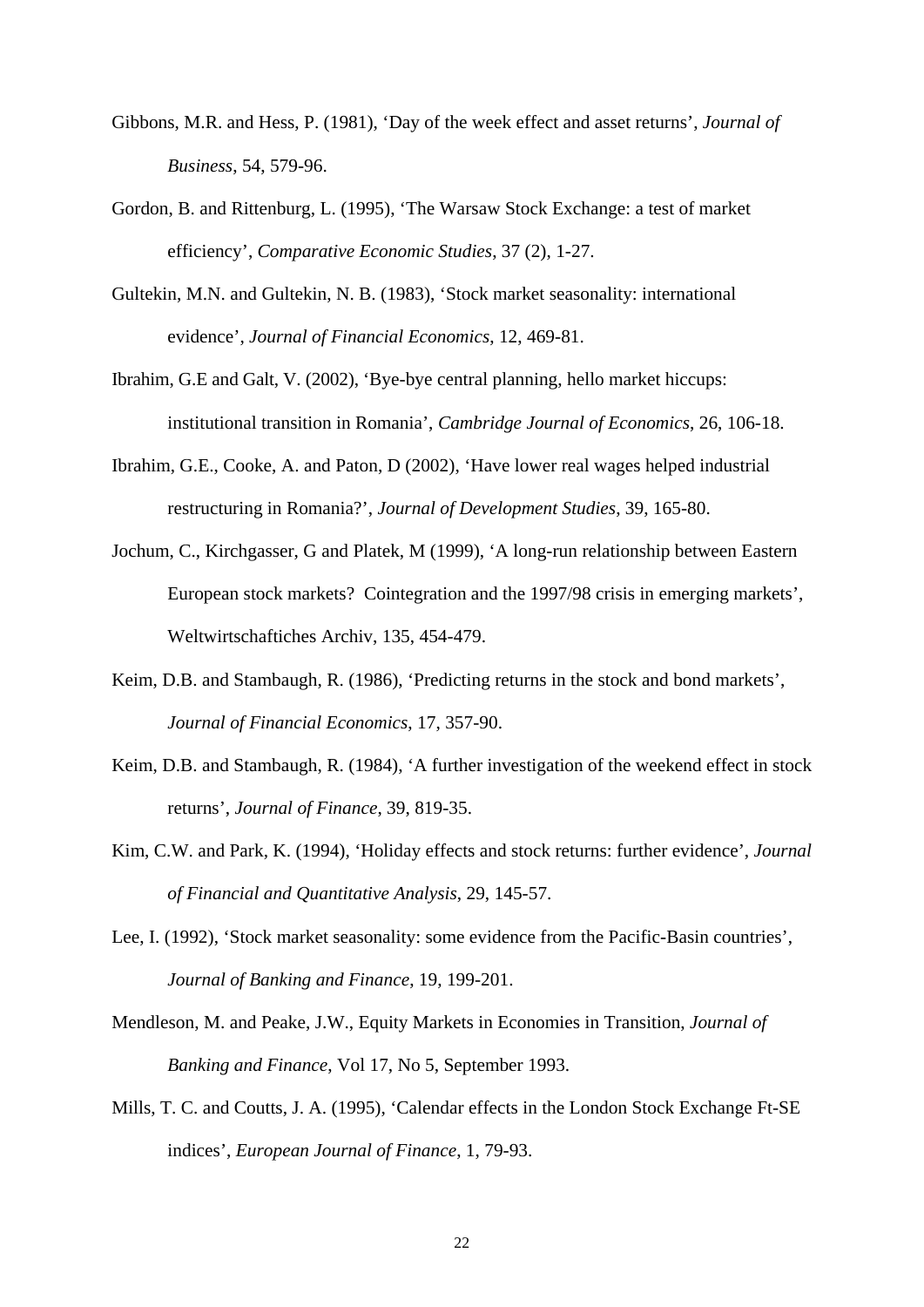- Morley, Bruce and Pentecost Eric, J. (2000) 'Common Trends and Cycles in G-7 Countries Exchange rates and Stock Prices', *Applied Economics Letters*, 7, 7-10.
- Rockinger, M. and Urga, G (2000), 'The evolution of stock markets in transition economies', *Journal of Comparative Economics*, 28, 456-472.
- Rockinger, M. and Urga, G (2001), 'A time varying parameter model to test for predictability and integration in the stock markets of transition economies', *Journal of Business and Economic Statistics*, 19 (1), 73-84.
- Rogalski, R.J. and Tinic, S. M. (1986), 'The January size effect: anomaly or risk mismeasurement', *Financial Analysts Journal*, November-December, 63-70.
- Rozeff, M.S. and Kinney, Jr, W.R. (1976), 'Capital market seasonality: the case of stock returns', *Journal of Financial Economics*, 3, 379-402.
- Young, P., and Reynolds, P. (1995), 'Amnesia of reform: A review of post-communist privatisation', excerpted in World Bank, *Transition: the newsletter about reforming economies*, 6, no. 1-2, January-February, 15-16.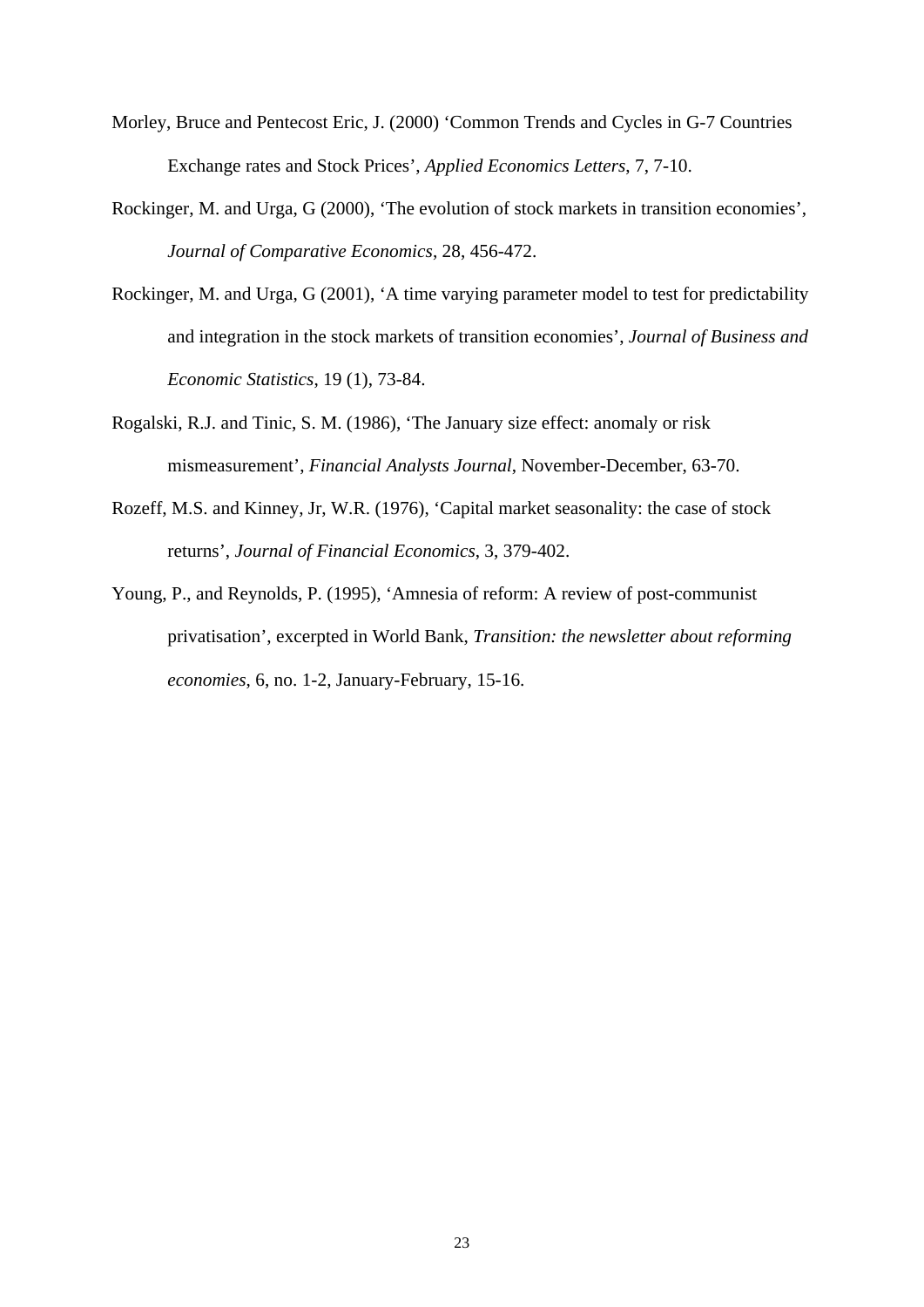| Year | No of           | No of         | <b>No of Shares</b> | $\overline{\phantom{a}}$<br><b>Turnover</b> | Capitalisation | <b>No of Listed</b> |
|------|-----------------|---------------|---------------------|---------------------------------------------|----------------|---------------------|
|      | <b>Trading</b>  | <b>Trades</b> | <b>Traded</b>       | (Bn ROL)                                    | (Bn ROL)       | <b>Companies</b>    |
|      | <b>Sessions</b> |               | (Volume)            |                                             |                |                     |
| 1995 |                 | 379           | 42,761              | $\overline{2}$                              | 259            |                     |
| 1996 | 84              | 17,768        | 1,140,000,000       | 15                                          | 231            | 17                  |
| 1997 | 207             | 609,651       | 615,796,189         | 1,946                                       | 5,056          | 75                  |
| 1998 | 255             | 512,705       | 966,804,827         | 1,846                                       | 3,922          | 126                 |
| 1999 | 249             | 415,046       | 1,069,280,848       | 1,415                                       | 5,725          | 126                 |
| 2000 | 251             | 496,996       | 1,828468,521        | 1,867                                       | 9,436          | 115                 |
| 2001 | 247             | 348,658       | 2,213,096,602       | 3,782                                       | 38,573         | 65                  |

**Table 1: Trading on the Romanian Stock Exchange: 1995-2001** 

**Table 2: Summary Statistics for Daily Stock Market Returns** 

|                           | <b>Full Sample</b> | <b>Early Sample</b> | <b>Late Sample</b> |
|---------------------------|--------------------|---------------------|--------------------|
| <b>Number</b>             | 1348               | 671                 | 677                |
| <b>Mean</b>               | $-0.070$           | $-0.237$            | 0.095              |
| <b>Standard Deviation</b> | 2.253              | 2.638               | 1.779              |
| <b>Skewness</b>           | $-0.190**$         | $-0.154$            | 0.062              |
| <b>Kurtosis</b>           | 13.188***          | 12.238***           | $8.663***$         |
| <b>Normality</b>          | $11.092***$        | $9.122***$          | 8.696              |

(i) The Early Sample covers  $6<sup>th</sup>$  May 1997 to 31<sup>st</sup> December 1999. The Late Sample covers 1<sup>st</sup> January 2000 to 16<sup>th</sup> September 2002.

(i) \*\*\* indicates significance at the 1% level; \*\* at the 5% level; \* at the 10% level.

(ii) The significance tests for skewness and kurtosis are based on D'Agostino, Balanger and D'Agostino (1990). (iii) Normality is the Shapiro-Wilk test statistic for normality. This is normally distributed, based on the null hypothesis.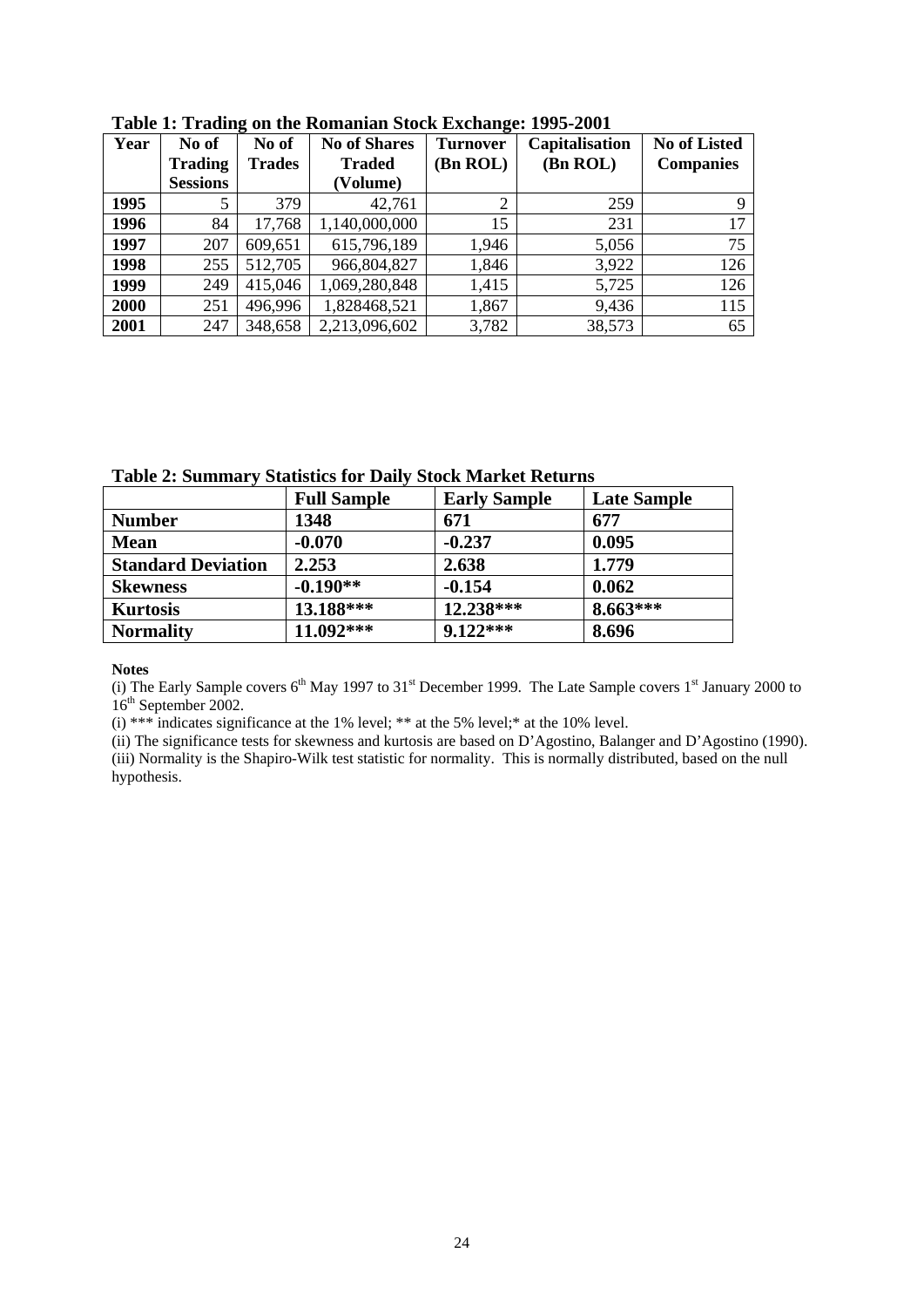|                       | 1                    | $\overline{2}$      | 3                      |
|-----------------------|----------------------|---------------------|------------------------|
|                       | <b>General Model</b> | <b>Simple Model</b> | <b>Time-varying</b>    |
|                       |                      |                     | <b>Parameter Model</b> |
| Return $(t-1)$        | $0.267***$           | $0.265***$          | $0.529***$             |
|                       | (0.035)              | (0.035)             | (0.073)                |
| <b>Start of week</b>  | $-0.050$             |                     |                        |
|                       | (0.097)              |                     |                        |
| <b>End of week</b>    | 0.151                | $0.166*$            | $0.154*$               |
|                       | (0.098)              | (0.094)             | (0.091)                |
| <b>January</b>        | 0.174                |                     |                        |
|                       | (0.169)              |                     |                        |
| <b>Start of month</b> | $-0.166**$           | $-0.171**$          | $-0.157**$             |
|                       | (0.079)              | (0.079)             | (0.079)                |
|                       |                      |                     |                        |
| Return $(t-1)$ *      | $\overline{a}$       |                     | $-4.00e^{-4**}$        |
| trend                 |                      |                     | $(8.88e-5)$            |
| <b>Constant</b>       | $-0.028$             | $-0.028$            | $-0.021$               |
|                       | (0.061)              | (0.054)             | (0.056)                |
|                       |                      |                     |                        |
| $\gamma_0$            | $0.986**$            | $0.978**$           | $1.300***$             |
|                       | (0.266)              | (0.403)             | (0.283)                |
| $\gamma_1$            | $0.443***$           | $0.440***$          | $0.501***$             |
|                       | (0.091)              | (0.113)             | (0.097)                |
| $\delta_1$            | $0.410***$           | $0.412***$          | $0.309***$             |
|                       | (0.097)              | (0.152)             | (0.084)                |
| $\mathbf{v}$          | $4.056***$           | $4.106***$          | $3.746***$             |
|                       | (0.484)              | (0.510)             | (0.433)                |
|                       |                      |                     |                        |
| Log-Likelihood        | $-2663.6$            | $-2664.3$           | $-2651.0$              |
| <b>AIC</b>            | 5347.1               | 5344.6              | 5319.9                 |
| N                     | 1347                 | 1347                | 1347                   |
| <b>Normality</b>      | 938.92***            | 942.7***            | 882.3***               |
| <b>ARCH 1-2</b>       | 0.009                | 0.007               | 0.080                  |
| Portmanteau           | 30.18                | 30.60               | 27.98                  |
|                       |                      |                     |                        |

**Table 3: GARCH Estimates of Stock Market Returns: full sample** 

(i) Sample period is  $7<sup>th</sup>$  May 1997 to  $16<sup>th</sup>$  Sept 2002.

(ii) Dependent variable is the stock market return on day t, defined as  $log(S_t/S_{t-1})$  where  $S_t$  is the stock market index in \$US at the close of trading on day t.

(iii) Figures in brackets are robust standard errors.

(iv) \*\*\* indicates significance at the 1% level; \*\* at the 5% level;\* at the 10% level.

(v) Estimates are from a maximum likelihood GARCH (1/1) model.

(vi) ARCH 1-2 is an LM test statistic for 1<sup>st</sup> and 2<sup>nd</sup> order ARCH and is distributed as  $F^2_{N-k}$  where N is the number of observations and K is the number of parameters. Portmanteau is the Ljung-Box portmanteau statistic for misspecification based on up to 24 lags. Normality is a test statistic for skew and kurtosis and follows a  $\chi^2(2)$  distribution.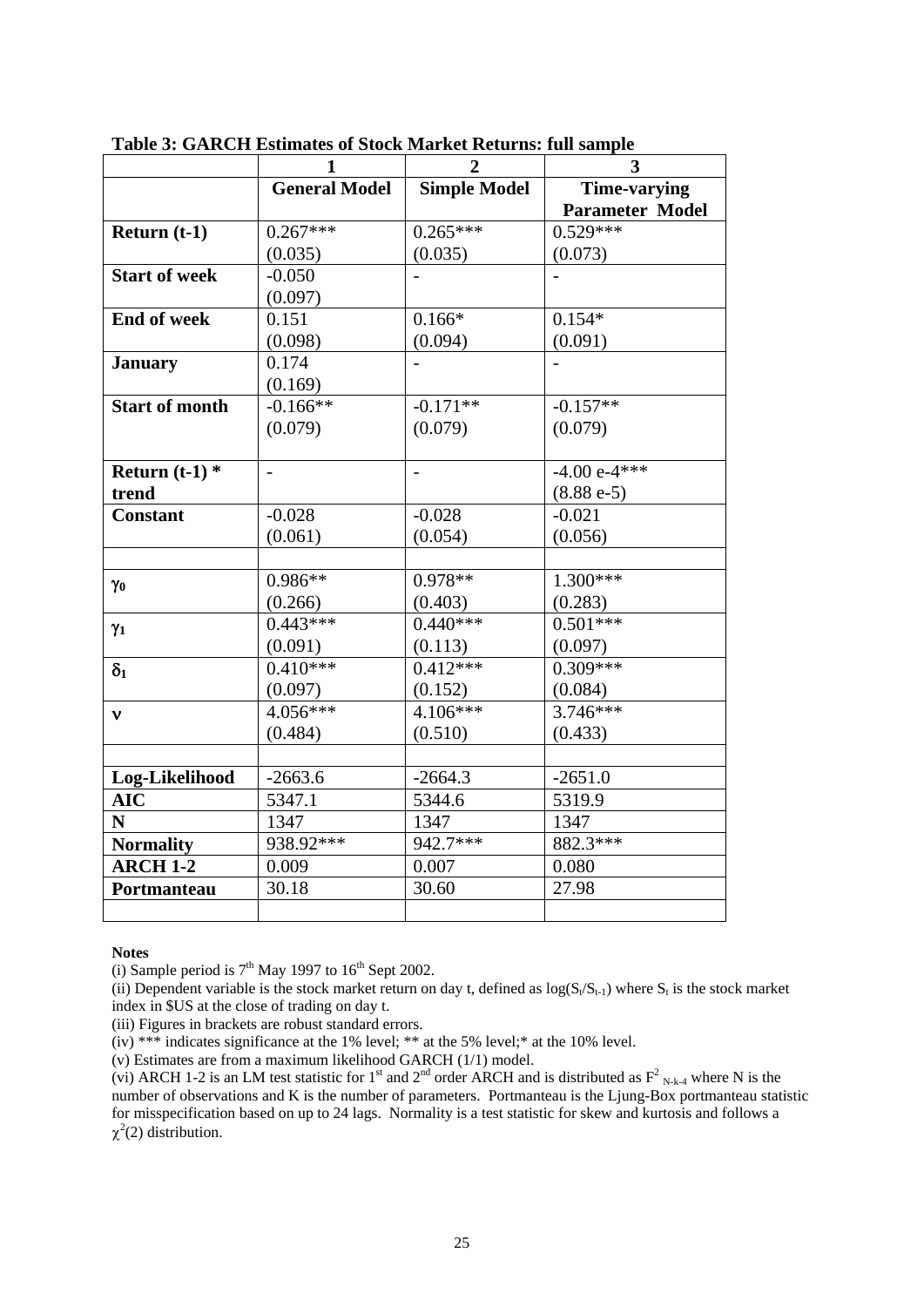|                       | $\mathbf{1}$         | $\overline{2}$      | 3                                             |
|-----------------------|----------------------|---------------------|-----------------------------------------------|
|                       | <b>General Model</b> | <b>Simple Model</b> | <b>Time-varying</b><br><b>Parameter Model</b> |
| Return $(t-1)$        | $0.418***$           | $0.418***$          | $0.497***$                                    |
|                       | (0.051)              | (0.052)             | (0.111)                                       |
| <b>Start of week</b>  | $-0.066$             |                     |                                               |
|                       | (0.145)              |                     |                                               |
| <b>End of week</b>    | 0.238                | $0.261*$            | $0.264*$                                      |
|                       | (0.151)              | (0.146)             | (0.146)                                       |
| <b>January</b>        | 0.290                |                     |                                               |
|                       | (0.231)              |                     |                                               |
| <b>Start of month</b> | $-0.208$             | $-0.224*$           | $-0.215$                                      |
|                       | (0.136)              | (0.134)             | (0.135)                                       |
| Return $(t-1)$ *      |                      |                     | $-2.36$ e-4                                   |
| trend                 |                      |                     | $(2.61 e-4)$                                  |
| <b>Constant</b>       | $-0.159$             | $-0.151*$           | $-0.153*$                                     |
|                       | (0.102)              | (0.091)             | (0.091)                                       |
|                       |                      |                     |                                               |
| $\gamma_0$            | $1.665***$           | $1.640***$          | $1.742***$                                    |
|                       | (0.529)              | (0.523)             | (0.555)                                       |
| $\gamma_1$            | $0.524***$           | $0.520***$          | $0.535***$                                    |
|                       | (0.140)              | (0.135)             | (0.141)                                       |
| $\delta_1$            | $0.309***$           | $0.309***$          | $0.287***$                                    |
|                       | (0.109)              | (0.111)             | (0.109)                                       |
| $\mathbf{v}$          | $3.586***$           | $3.668***$          | $3.601***$                                    |
|                       | (0.531)              | (0.543)             | (0.536)                                       |
|                       |                      |                     |                                               |
| Log-Likelihood        | $-1398.8$            | $-1399.6$           | -1398.99                                      |
| <b>AIC</b>            | 2817.6               | 2815.2              | 2816.0                                        |
| N                     | 670                  | 670                 | 670                                           |
| <b>Normality</b>      | 458.49***            | $462.8***$          | $446.73***$                                   |
| <b>ARCH 1-2</b>       | 0.021                | 0.022               | 0.052                                         |
| Portmanteau           | 24.76                | 24.58               | 24.78                                         |
|                       |                      |                     |                                               |

**Table 4: GARCH Estimates of Stock Market Returns: early sample** 

(i) Sample period is  $7<sup>th</sup>$  May 1997 to 31<sup>st</sup> December 1999

(ii) For other notes see Table 2, notes (ii)-(vi).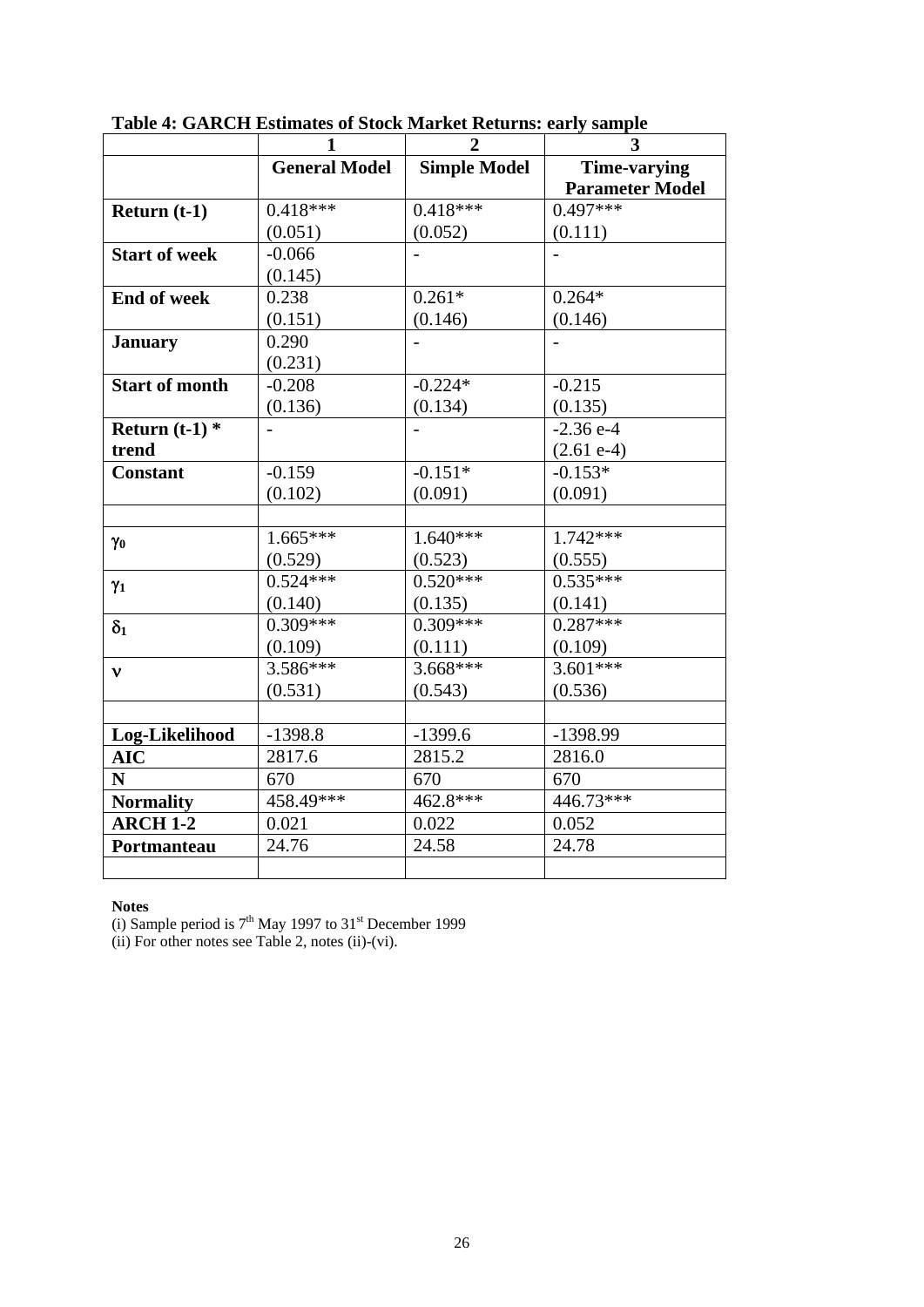|                       | $\mathbf{1}$         | $\overline{2}$           | 3                                             |
|-----------------------|----------------------|--------------------------|-----------------------------------------------|
|                       | <b>General Model</b> | <b>Simple Model</b>      | <b>Time-varying</b><br><b>Parameter Model</b> |
| Return $(t-1)$        | $0.078*$             | $0.083*$                 | $-0.107$                                      |
|                       | (0.046)              | (0.045)                  | (0.225)                                       |
| <b>Start of week</b>  | $-0.043$             |                          |                                               |
|                       | (0.129)              |                          |                                               |
| <b>End of week</b>    | 0.044                | $\overline{\phantom{a}}$ | $\overline{\phantom{a}}$                      |
|                       | (0.118)              |                          |                                               |
| <b>January</b>        | 0.111                |                          |                                               |
|                       | (0.234)              |                          |                                               |
| <b>Start of month</b> | $-0.094$             | $\blacksquare$           | $\overline{\phantom{a}}$                      |
|                       | (0.100)              |                          |                                               |
| Return $(t-1)$ *      |                      |                          | 1.878 e-4                                     |
| trend                 |                      |                          | $(2.336 e-4)$                                 |
| <b>Constant</b>       | 0.065                | 0.029                    | 0.024                                         |
|                       | (0.075)              | (0.048)                  | (0.049)                                       |
|                       |                      |                          |                                               |
| $\gamma_0$            | $1.212**$            | $1.204***$               | $1.263***$                                    |
|                       | (0.498)              | (0.128)                  | (0.491)                                       |
| $\gamma_1$            | $0.461***$           | $0.440***$               | $0.449***$                                    |
|                       | (0.141)              | (0.128)                  | (0.126)                                       |
| $\delta_1$            | 0.225                | 0.234                    | 0.208                                         |
|                       | (0.142)              | (0.207)                  | (0.201)                                       |
| $\mathbf{v}$          | $4.087***$           | $4.149***$               | $4.152***$                                    |
|                       | (0.738)              | (0.743)                  | (0.738)                                       |
|                       |                      |                          |                                               |
| Log-Likelihood        | $-1237.67$           | $-1238.44$               | $-1238.06$                                    |
| <b>AIC</b>            | 2495.3               | 2488.9                   | 2490.13                                       |
| N                     | 677                  | 677                      | 677                                           |
| <b>Normality</b>      | 220.87***            | $206.97***$              | $210.90***$                                   |
| <b>ARCH 1-2</b>       | 0.879                | 0.970                    | 1.059                                         |
| Portmanteau           | 20.06                | 20.52                    | 21.20                                         |
|                       |                      |                          |                                               |

**Table 5: GARCH Estimates of Stock Market Returns: late sample** 

(i) Sample period is  $3<sup>rd</sup>$  January 2000 to  $14<sup>th</sup>$  May 2002.

(ii) For other notes see Table 2, notes (ii)-(vi).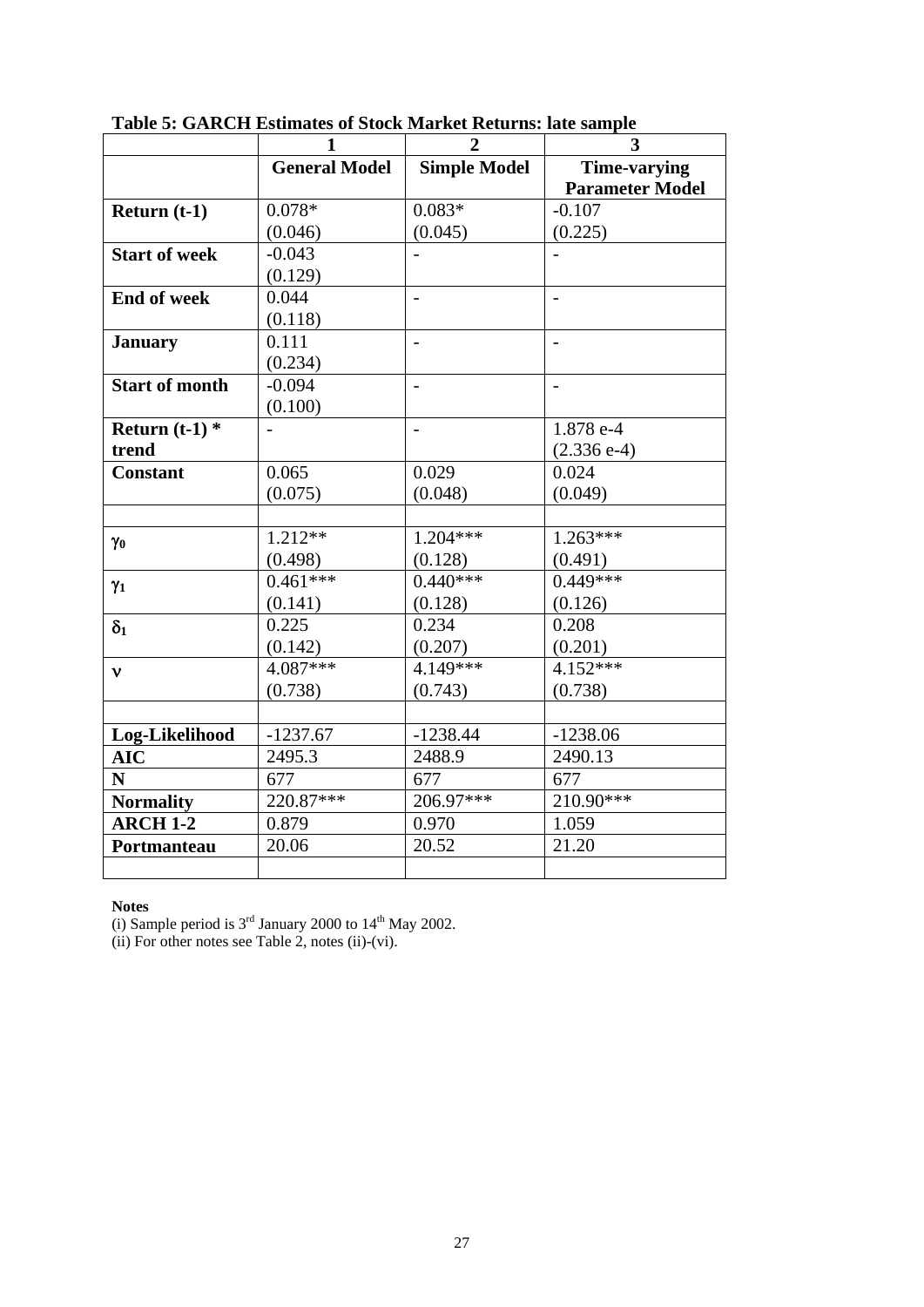Figure 1: Romanian Stock Market Index 5<sup>th</sup> May 1997 - 16<sup>th</sup> September 2002

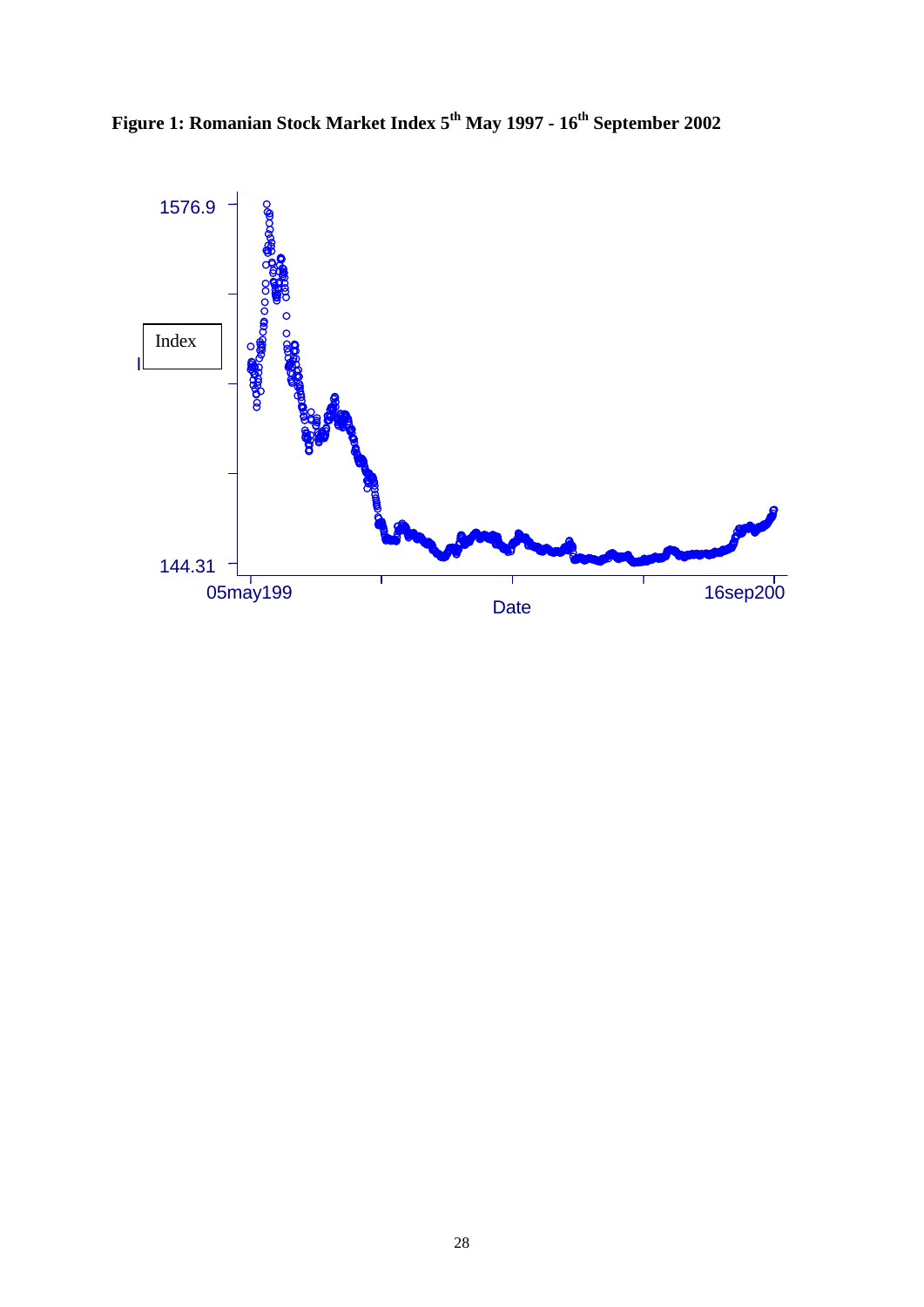**Figure 2a: Daily Stock Market Returns: 6th May 1997 - 16th September 2002** 





Figure 2c: Daily Stock Market Returns: 1<sup>st</sup> January 2000 - 16<sup>th</sup> September 2002

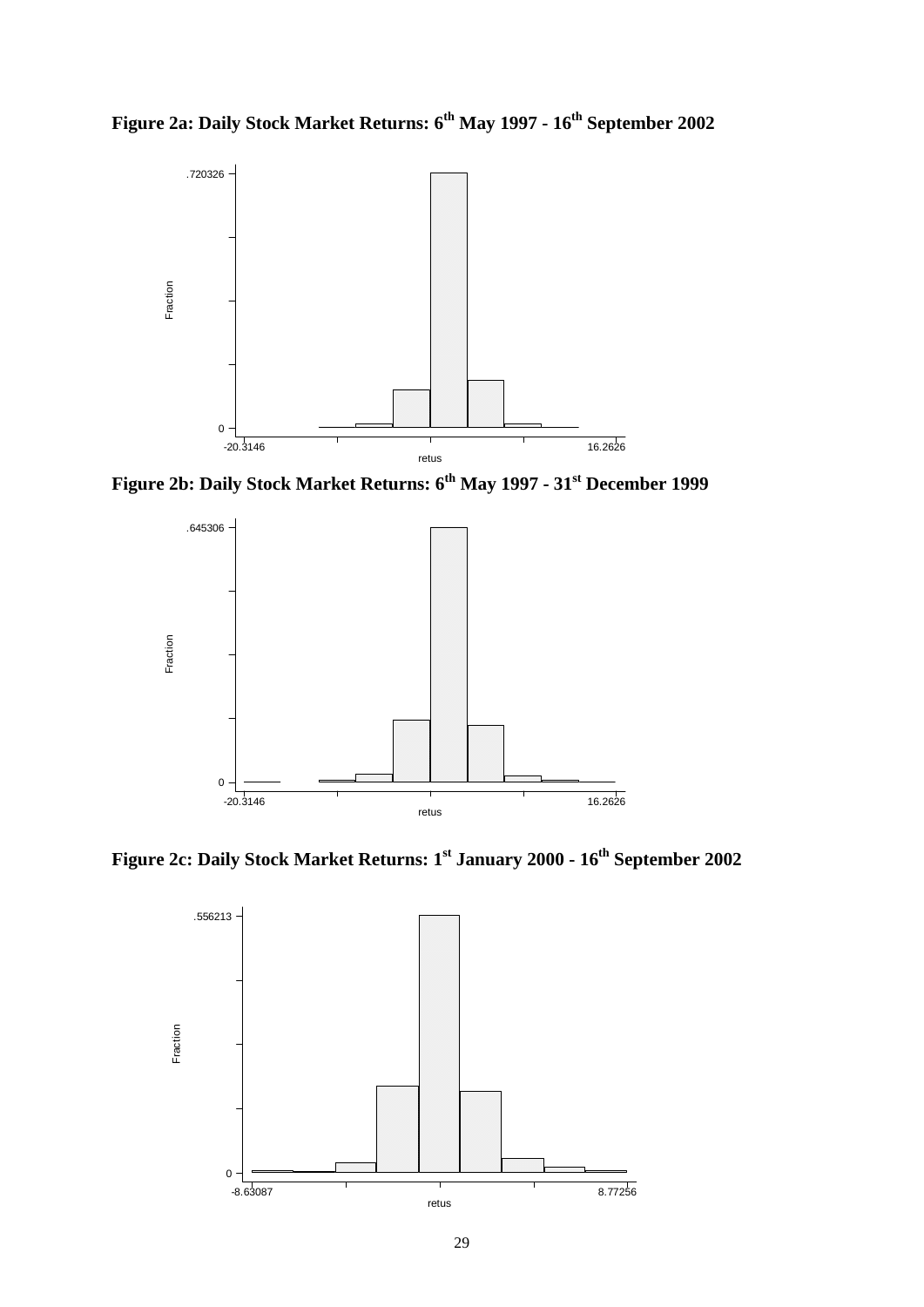

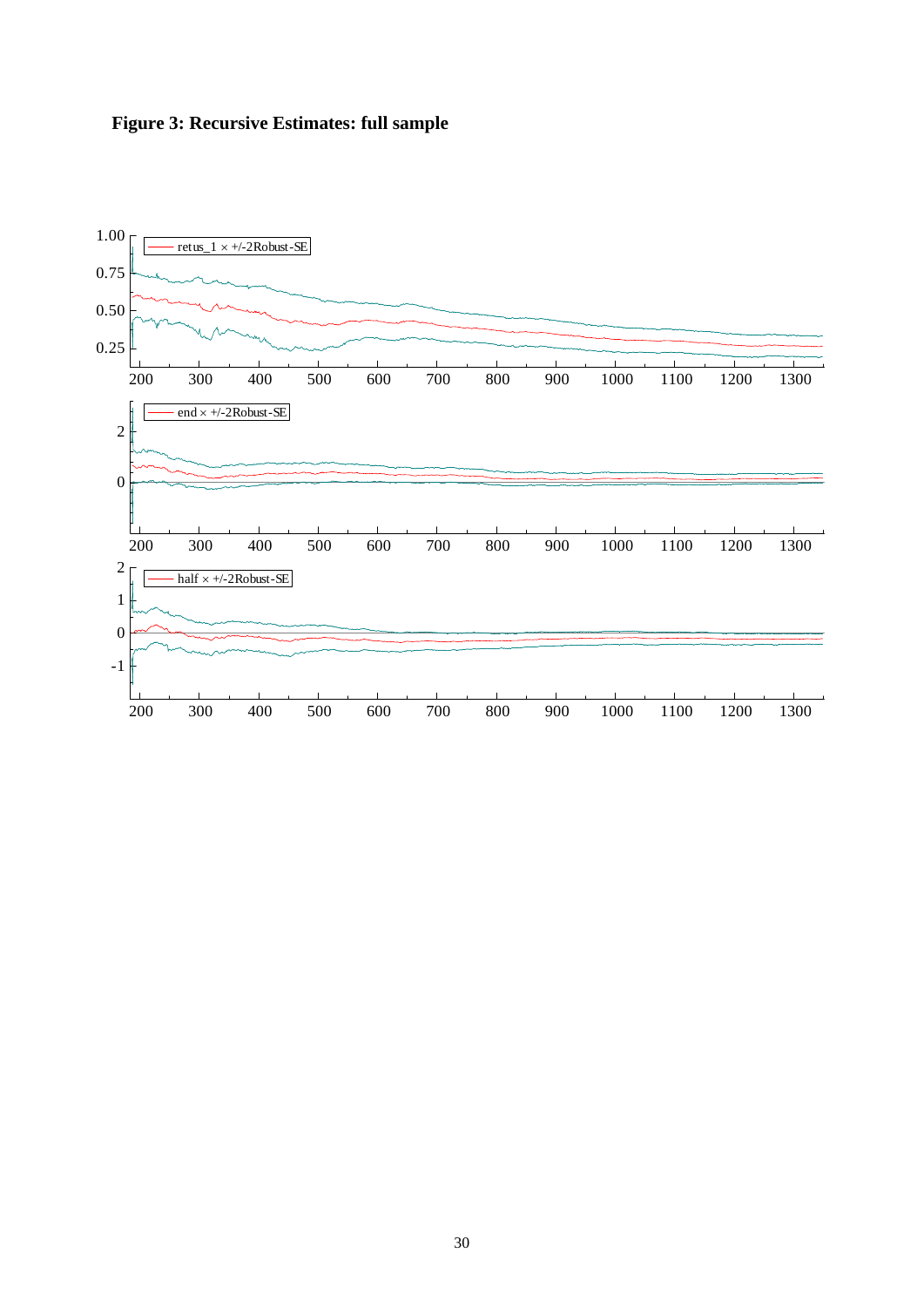